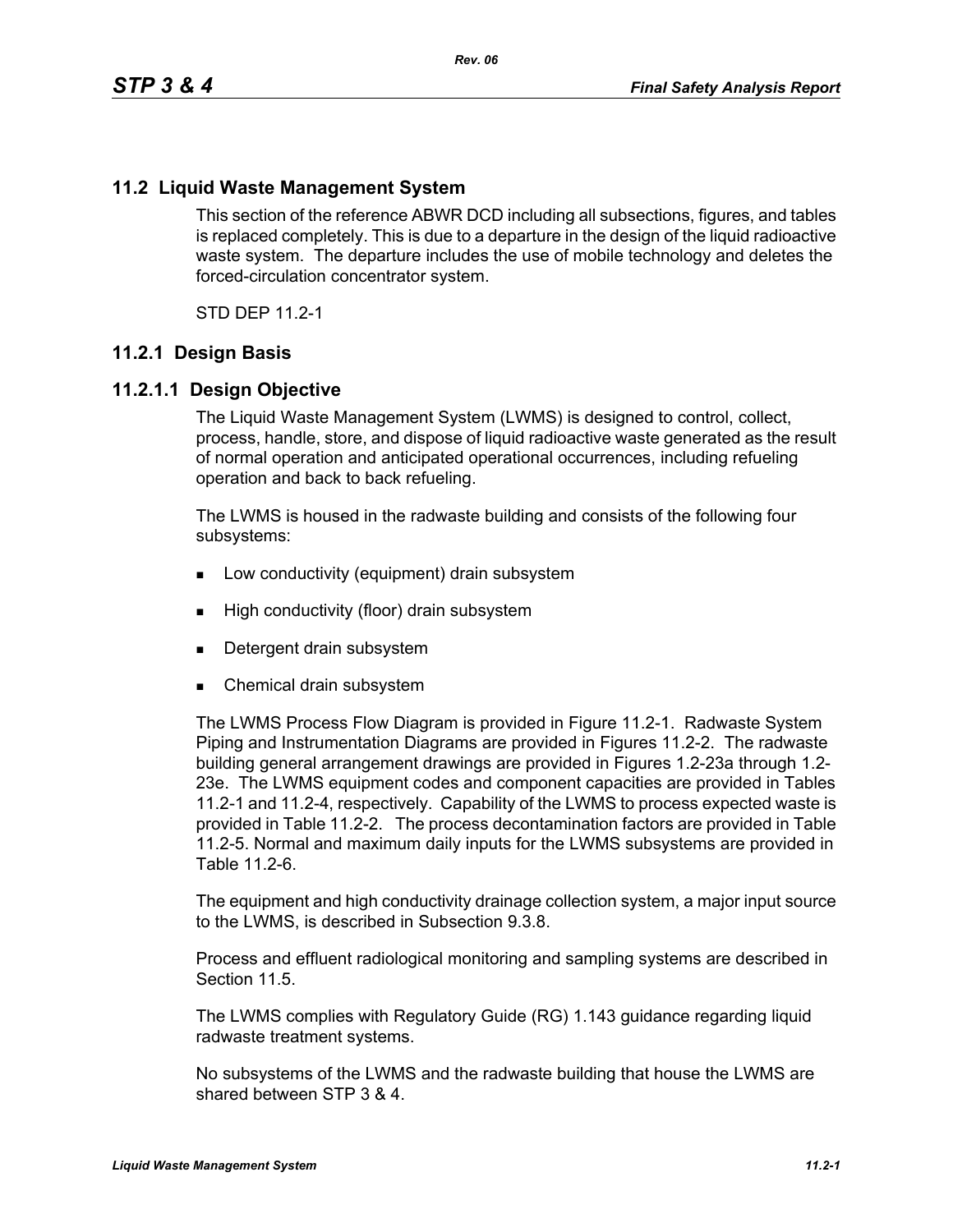# **11.2.1.2 Design Criteria**

The criteria considered in the design of this system include (1) minimization of solid waste shipped for burial, (2) reduction in personnel exposure, (3) minimization of offsite releases, and (4) maximizing the quality of water returned to the primary system. 'Minimization' is based on good engineering practice, and/or cost benefit analysis to keep waste generation and dose as low as reasonably achievable.

The design criteria for the LWMS are:

- The LWMS is designed so that no potentially radioactive liquids can be discharged to the environment unless they have been sampled and verified to be within the limits for discharge. Off-site radiation exposures on an annual average basis are within the limits of 10 CFR 20 and 10 CFR 50 Appendix I.
- The LWMS is designed to meet the requirements of General Design Criteria (GDC) 60 and 61 and the guidance of RG 1.143. RG 1.143 provides design guidance in regard to natural phenomena hazards, internal and external man-induced hazards, and quality group classification and quality assurance provisions for radioactive waste management systems; structures and components. Further, it describes provisions for mitigating Design Basis Accidents (DBA) and controlling releases of liquids containing radioactive materials, e.g., spills or tank overflows, from all plant systems outside reactor containment (see Table 11.2-1 Equipment Codes for Radwaste Equipment from RG 1.143).
- The LWMS is designed to keep the exposure to plant personnel "As Low As Reasonably Achievable" (ALARA) during normal operation and plant maintenance, in accordance with RG 8.8.
- All atmospheric liquid radwaste tanks are provided with an overflow connection at least the size of the largest inlet connection. The overflow is connected below the tank vent and above the high-level alarm instrument location. Each collection tank room is designed to contain the maximum liquid inventory in the event that the tank ruptures as described in Subsection 11.2.2.5. The radwaste building walls are sealed and coated. Tank cubicle liners are utilized to prevent accidental releases to the environment.
- The system is designed to control releases of radioactive materials within the numerical design objectives of Appendix I to 10 CFR 50.
- The system is designed to provide sufficient capacity, redundancy, and flexibility to meet the concentration limits of 10 CFR 20 during periods of equipment downtime and during operation at design basis fuel leakage (see Table 11.2-2 for capability of the four subsystems to process maximum inputs).

Compliance with numerical guidelines in Appendix I to 10 CFR 50 for offsite radiation doses as a result of liquid effluents during normal plant operations, including anticipated operational occurrences, is provided in Subsection 12.2.2.2. To demonstrate compliance with Section II, paragraph D of Appendix I, a cost-benefit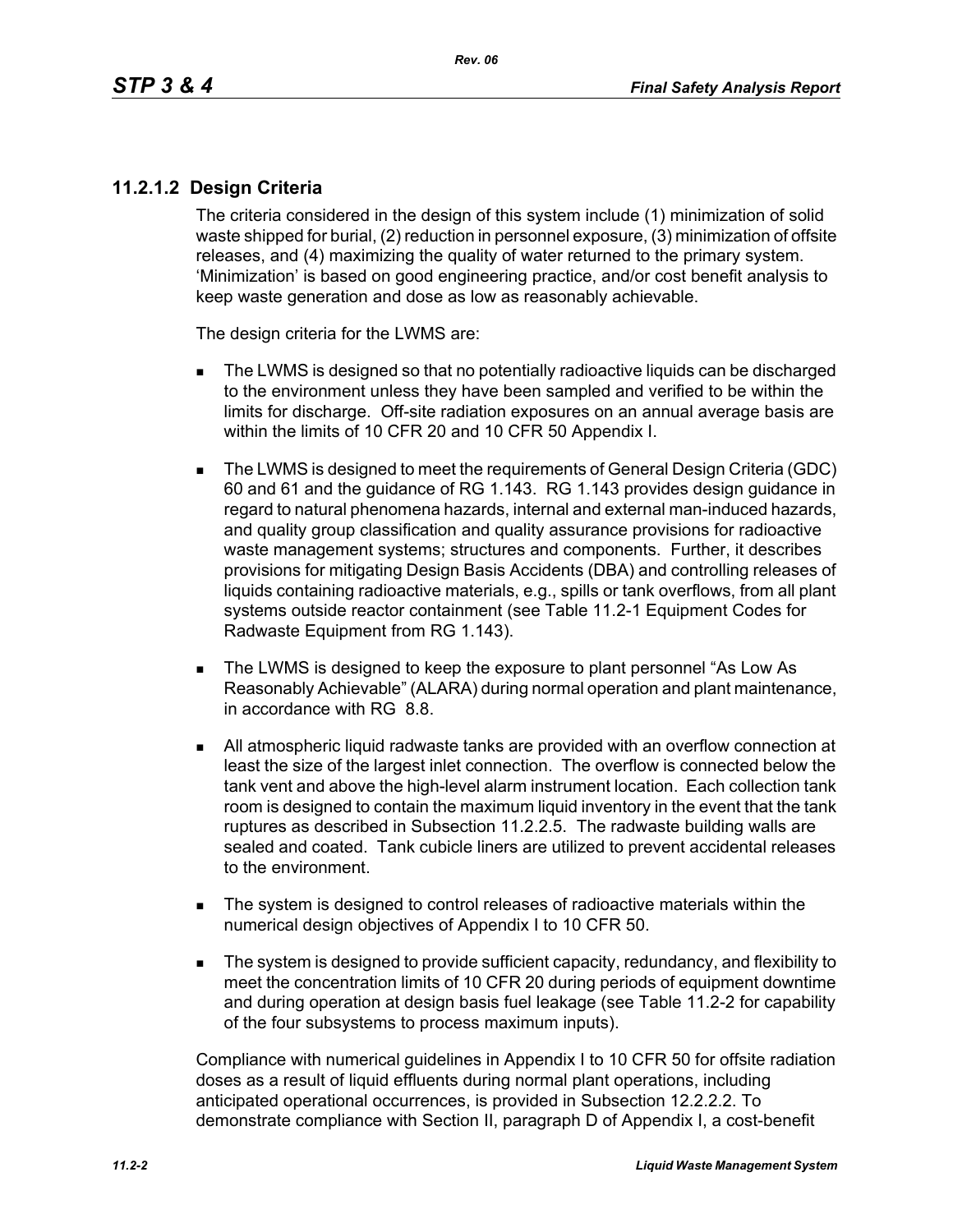analysis was performed in accordance with the guidance of Regulatory Guide 1.110. The analysis postulated the addition of three (3) augments to the LWMS of reasonably demonstrated technologies. These augments were:

- **the addition of one low capacity evaporator to the liquid discharge stream, or**
- the addition of the lowest capacity demineralizer to the liquid discharge stream, or
- the addition of one 10,000 gallon holdup tank to the liquid discharge stream(least cost option).

Regulatory Guide 1.110 cost data used to evaluate the three augments to the LWMS are summarized in the Table 11.2-7.

The total annual costs associated with implementing the three augments to the LWMS and the corresponding benefit-cost ratio are determined using the methodology prescribed in Regulatory Guide 1.110, the cost data provided in Table 11.2-7, and the collective 50 mile total body dose (due to liquid releases) that is presented in Table 5.4-9 of the STP 3 & 4 Environmental Report. The collective 50 mile total body dose is conservatively considered to be the total dose saved as a result of implementing each augment to the LWMS. The total annual cost of each augment to the LWMS and the associated benefit cost ratio are summarized in Table 11.2-8. These results demonstrate that the total annual cost associated with each augment to the LWMS, including the least cost option is substantially larger than the benefit derived from each augment. The cost-benefit numerical analysis, required by 10 CFR 50 Appendix I Section II Paragraph D, demonstrates that the addition of items to the LWMS of reasonably demonstrated technology will not provide a favorable cost benefit. Therefore, the STP 3 & 4 prescribed LWMS meets the numerical guides for dose design objectives.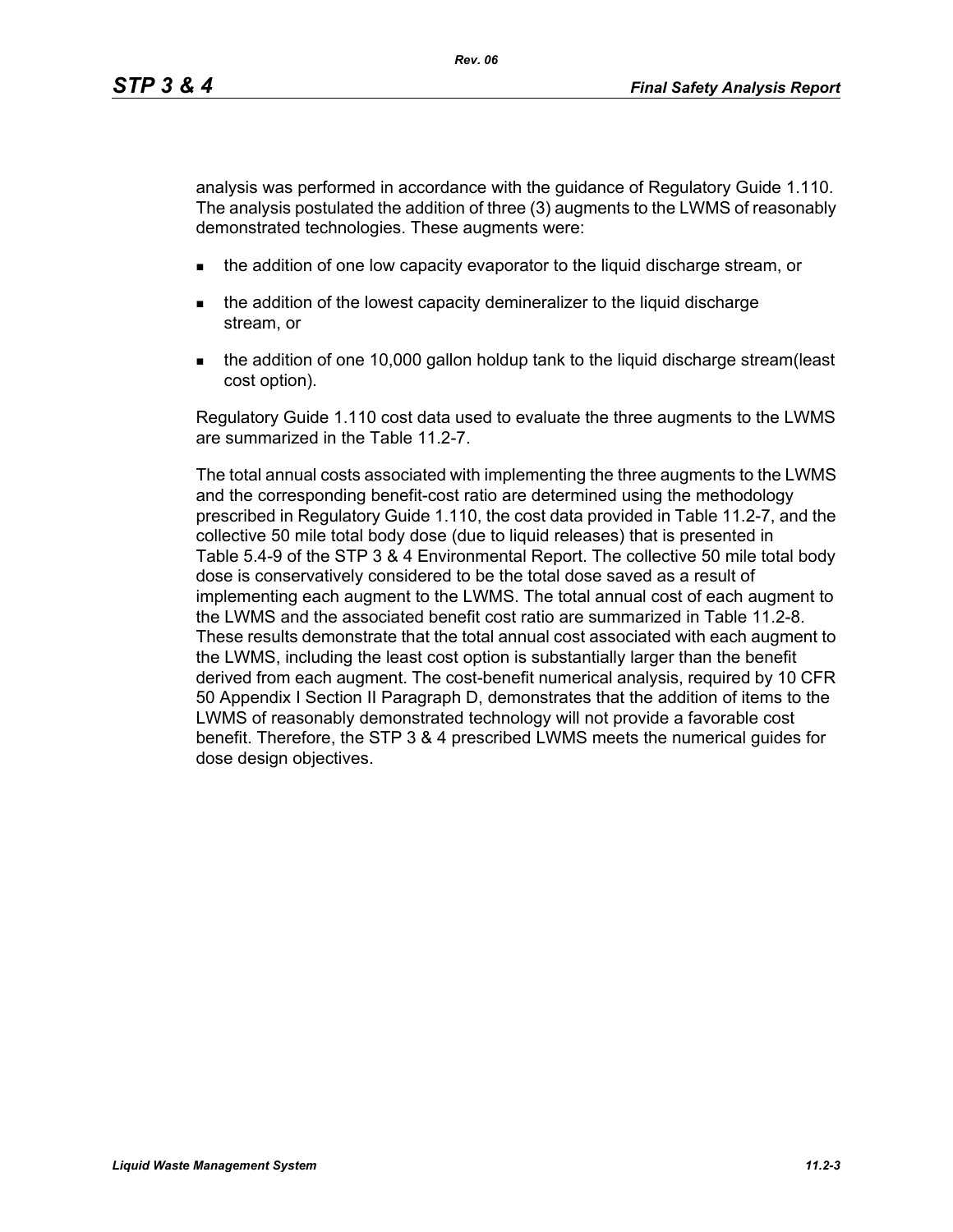|                                                          |                               | Table 11.2-7 REGULATORY GUIDE 1.110 COST DATA (1)<br>(Costs are in 1000s of 1975 Dollars) |                       |
|----------------------------------------------------------|-------------------------------|-------------------------------------------------------------------------------------------|-----------------------|
| Cost-Benefit<br>Parameter                                | 15 gpm Radwaste<br>Evaporator | 50 gpm Demineralizer<br>(BWR 2nd Waste<br>Demineralizer in Series)                        | 10,000<br>Gallon Tank |
| Equipment and<br>Material Direct Cost <sup>(2)</sup>     | 386                           | 43                                                                                        | 55                    |
| Direct Labor Cost<br>$(DLC)^{(2)}$                       | 201                           | 29                                                                                        | 43                    |
| Labor Cost<br><b>Correction Factor</b><br>$(LCCF)^{(3)}$ |                               | 1                                                                                         | 1                     |
| <b>Annual Operating</b><br>Cost (AOC)                    | 20                            | 15                                                                                        | 1                     |
| <b>Annual Maintenance</b><br>Cost (AMC)                  | 30                            | 5                                                                                         | $\overline{2}$        |

Notes:

(1) All costs are on a per unit basis.

- (2) Equipment and Material Direct Costs and Direct Labor Costs are from Table A-1 of Regulatory Guide 1.110.
- (3) The Labor Cost Correction Factors are from Table A-4 of Regulatory Guide 1.110. The lowest LCCF is chosen which maximizes the benefit.
- (4) The Annual Operating Costs are from Table A-2 of Regulatory Guide 1.110.
- (5) The Annual Maintenance Costs are from Table A-3 of Regulatory Guide 1.110.

|                                                                                         | Table 11.2-8 Liquid Radwaste Augment Benefit Cost Ratio Summary |                                                                         |                                                                       |                              |
|-----------------------------------------------------------------------------------------|-----------------------------------------------------------------|-------------------------------------------------------------------------|-----------------------------------------------------------------------|------------------------------|
| Augments                                                                                | <b>Total Annual Costs</b><br>(1975 Dollars)                     | Collective 50 Mile<br>Total Body Dose<br>Saved per Year<br>(Person-Rem) | Benefit in<br>1975 Dollars<br>(1000 dollars<br>x Person<br>Rem Saved) | <b>Benefit</b><br>Cost Ratio |
| 15 gpm<br>Radwaste<br>Evaporator                                                        | 117,940                                                         | 0.003                                                                   | 3.00                                                                  | 2.54E-05                     |
| 50 gpm<br>Demineralizer<br>(BWR 2 <sup>nd</sup><br>Waste<br>Demineralizer<br>in Series) | 28,330                                                          | 0.003                                                                   | 3.00                                                                  | 1.06E-04                     |
| 10,00 Gallon<br>Tank                                                                    | 14,340                                                          | 0.003                                                                   | 3.00                                                                  | 2.09E-04                     |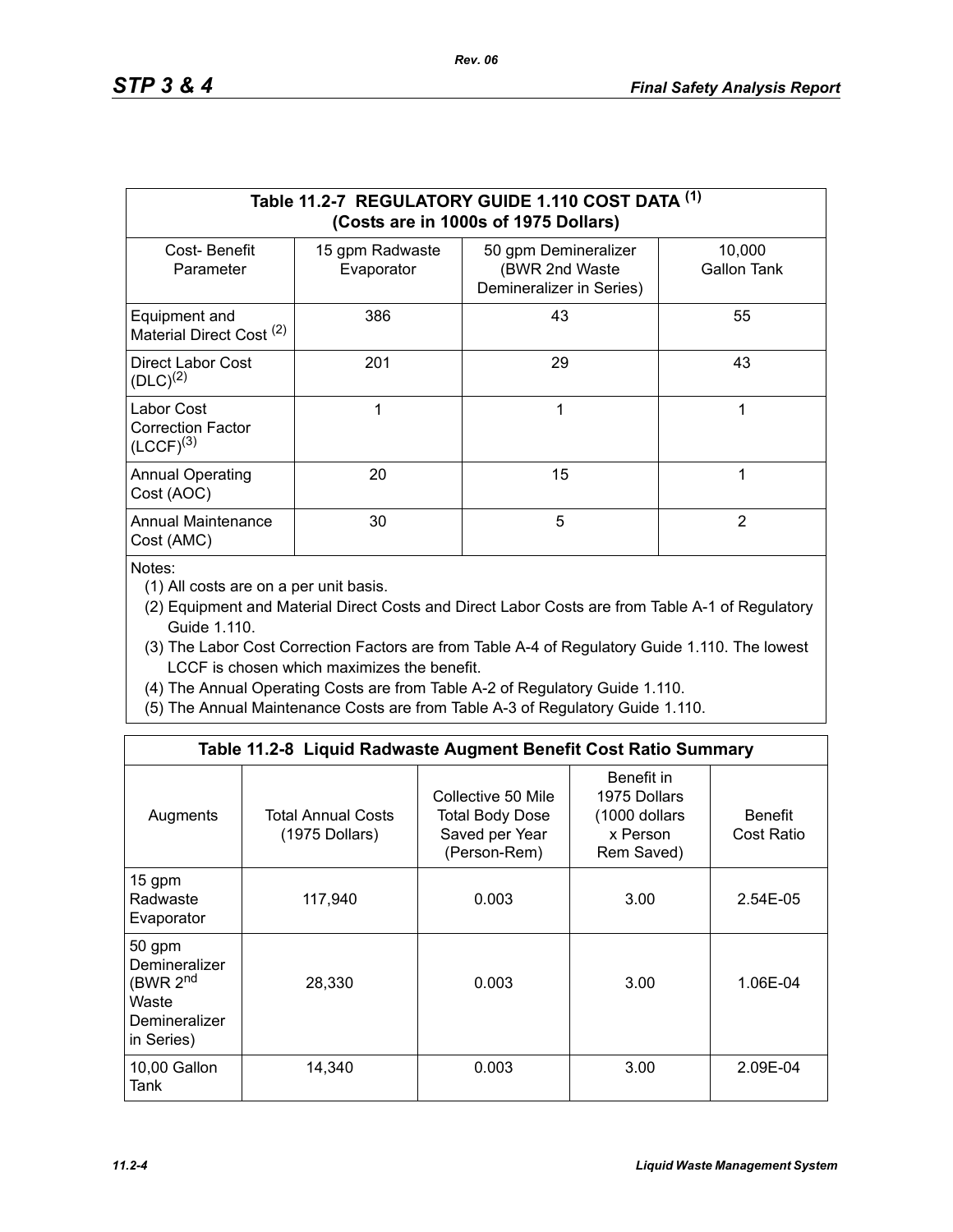Process and effluent radiological monitoring systems are described in Section 11.5.

The LWMS has no safety-related function. Failure of the system does not compromise any safety-related system or component nor does it prevent shutdown of the plant. No interface with the Class IE electrical system exists.

STP 3 & 4 is responsible, initially and subsequently, for the identification of mobile/portable LWMS connections that are considered non-radioactive, but later may become radioactive through interfaces with radioactive systems; i.e., a non-radioactive system becomes contaminated due to leakage, valving errors or other operating conditions in radioactive systems. STP 3 & 4 uses operating procedures to ensure the guidance and information in Inspection and Enforcement (IE) Bulletin 80-10 (May 6, 1980) is followed. The LWMS mobile systems are not connected to the potable or sanitary water system. All non-radioactive connections (e.g., makeup water for flushing, service air for sluicing process) to the radwaste system (including the mobile system) contain double isolation e.g., check valves and isolation valve to prevent cross contamination.

Subsection 11.2.1.2.4 addresses design requirements to minimize contamination of the facility and environment, facilitate decommissioning, and minimize the generation of radioactive waste, in compliance with 10 CFR 20.1406 including design requirements for connections that are considered non-radioactive, but later may become radioactive through interfaces with radioactive systems.

#### **11.2.1.2.1 Quality Classification, Construction, and Testing Requirements**

The quality group classification, and corresponding codes and standards that apply to the design of the LWMS are discussed in FSAR Section 3.2.

The non-safety related SSC Quality Control Program for the LWMS is described in the STP 3 & 4 Quality Assurance Program description in section 17.5S.

#### **11.2.1.2.2 Seismic Design**

The seismic category and corresponding codes and standards that apply to the design of the LWMS are discussed in FSAR Section 3.2.

#### **11.2.1.2.3 Occupational Exposure**

Design features to minimize occupational exposure include:

- **Design of equipment for easier decontamination in order to reduce maintenance** time
- **Location of instruments requiring calibration in a central station outside of** equipment cells
- Arrangement of shield wall penetrations to avoid direct exposure to normally occupied areas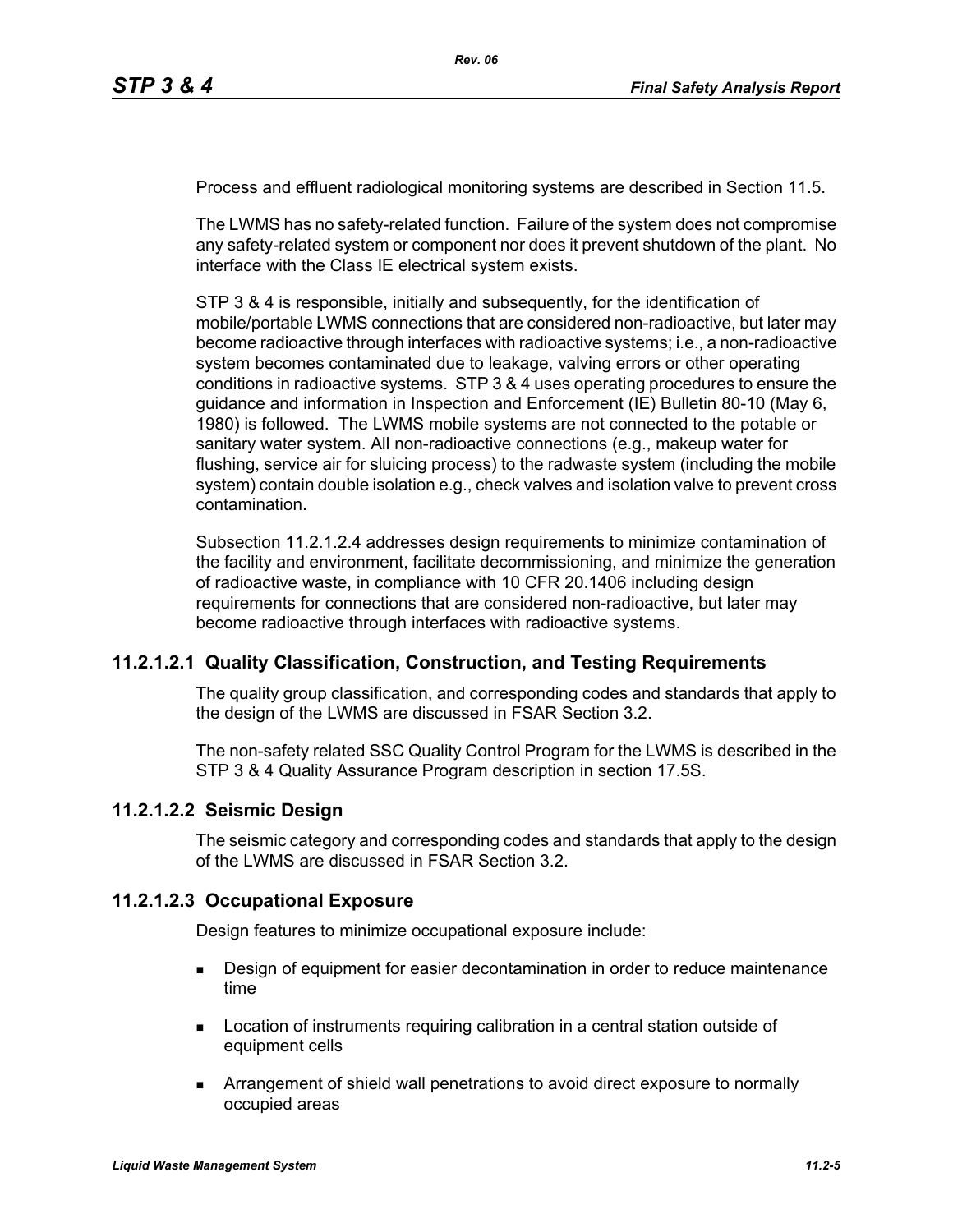*Rev. 06*

- **Piping design to minimize crud traps and plateout (there are no socket welds in** contaminated piping systems)
- **Provision for remote pipe and equipment flushing**
- **Utilization of remote viewing and handling equipment as appropriate**
- A centralized sampling station to minimize exposure time
- **Controlled tank vents**

# **11.2.1.2.4 Minimization of Contamination and Radwaste Generation**

The LWMS radwaste system, including mobile units as applicable, is designed to minimize contamination of the facility and environment, facilitate decommissioning, and minimize the generation of radioactive waste, in compliance with 10 CFR 20.1406. The following radwaste system design features meet 10 CFR 20.1406 requirements:

- Leakage is controlled and collected to reduce contamination of building floors and interconnecting systems (by use of curbing, floor sloping to local drains, floor-tofloor seals over expansion joints, wall-to-floor joint seals, sheathed hoses, drip pans or containment boxes, backflow preventers, siphon breakers, self-sealing quick disconnects, etc.).
- The Condensate Storage Tank, which is located outdoors (Figure 1.2-37 Plot Plan), has liquid level monitoring with alarms in the control room. The tank overflows, drains and sample lines are routed to the LWMS. A dike is provided around the tank to prevent runoff in the event of a tank overflow. A drain within the dike is routed to the LWMS.
- The radwaste system design minimizes embedding contaminated piping in concrete, to the extent practicable.
- **Provisions are included to clean contaminated materials (e.g., system** components, equipment) and reuse resin beds when feasible.
- Mobile liquid radwaste treatment systems with interconnections to permanently installed radwaste system components include provisions that (i) avoid the contamination of nonradioactive systems, (ii) prevent uncontrolled and unmonitored releases of radioactive materials into the environment, and (iii) avoid connections with potable and sanitary water systems.
- **Pressure testing of temporary and flexible lines, system piping embedded in** concrete, and effluent discharge lines are performed in accordance with RG 1.143 guidance.
- Corrosion resistant properties of all system piping and valves associated with transfer lines to storage tanks and discharge piping in concrete are included. The LWMS also includes features designed for early detection of leaks and spills (e.g., leak detection sumps and wells).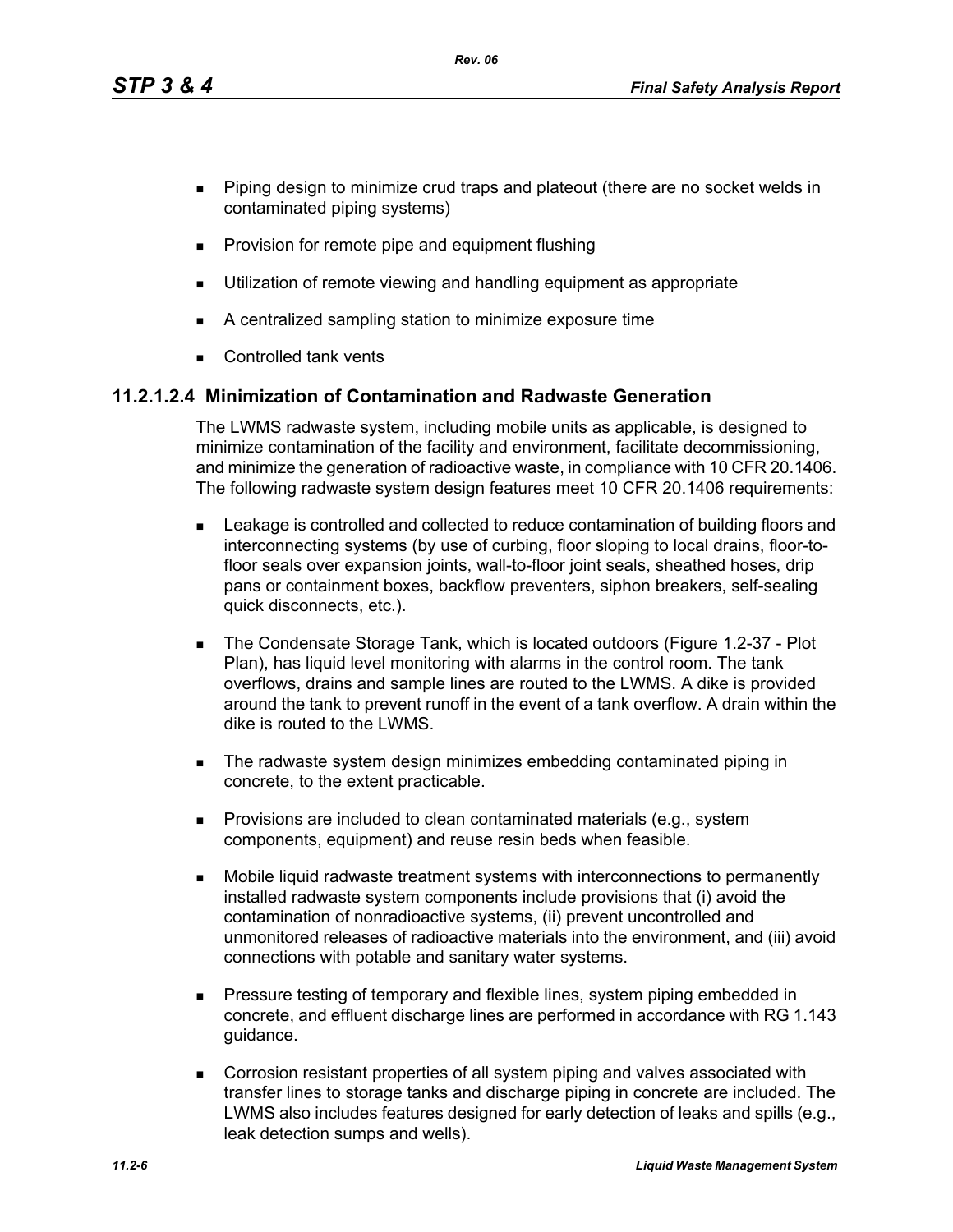# **11.2.1.2.4.1 Minimization of Contamination to Facilitate Decommissioning**

Examples of the design features for operation that minimize contamination and facilitate decommissioning are as follows:

- Equipment design minimizes the buildup of radioactive material and facilitates flushing of crud traps.
- **Equipment design contains provisions for draining, flushing, and decontamination** of the equipment and associated piping.
- In order to minimize leakage and releases of radioactive gases, pressure retaining components of process systems utilize welded construction to the maximum practicable extent. Flanged joints or suitable rapid disconnect fittings are used where maintenance or operational requirements clearly indicate that such construction is preferable. Pitching of lines is applied where possible to minimize the potential for entrapment of radioactive material.
- Radwaste system connections including to the mobile system for the process of radioactive liquid waste (including slurries and sludges) utilize welded construction to the maximum practicable extent.
- All non-radioactive connections (e.g., makeup water for flushing, service air for sluicing process) to the radwaste system (including the mobile system) contain double isolation e.g., check valves and isolation valve to prevent cross contamination of the radioactive system. The radwaste mobile systems are not connected to the potable or sanitary water system.
- All radwaste system components, piping and valves are constructed of corrosion resistant material compatible with the process fluid.
- Penetrations through outer walls of the radwaste building are sealed to prevent miscellaneous leaks to the environment.
- Equipment vents, to the maximum extent possible, are piped directly to the radwaste building HVAC system to prevent airborne contamination of the radwaste building.
- Appropriately sloped floors and floor drains are provided in areas where potential for a spill exists to limit the extent of contamination.
- **Provisions for epoxy-type or steel wall and floor coverings which provide smooth** surfaces to minimize contamination and facilitate decontamination.
- **Low conductivity and high conductivity sumps are stainless steel lined to reduce** crud buildup and to facilitate decontamination.
- Radwaste tanks containing radioactive liquids are located in shielded compartments. The tank compartments are designed to contain leakage and the postulated failure of a tank or pipe rupture as described in Subsection 11.2.2.5.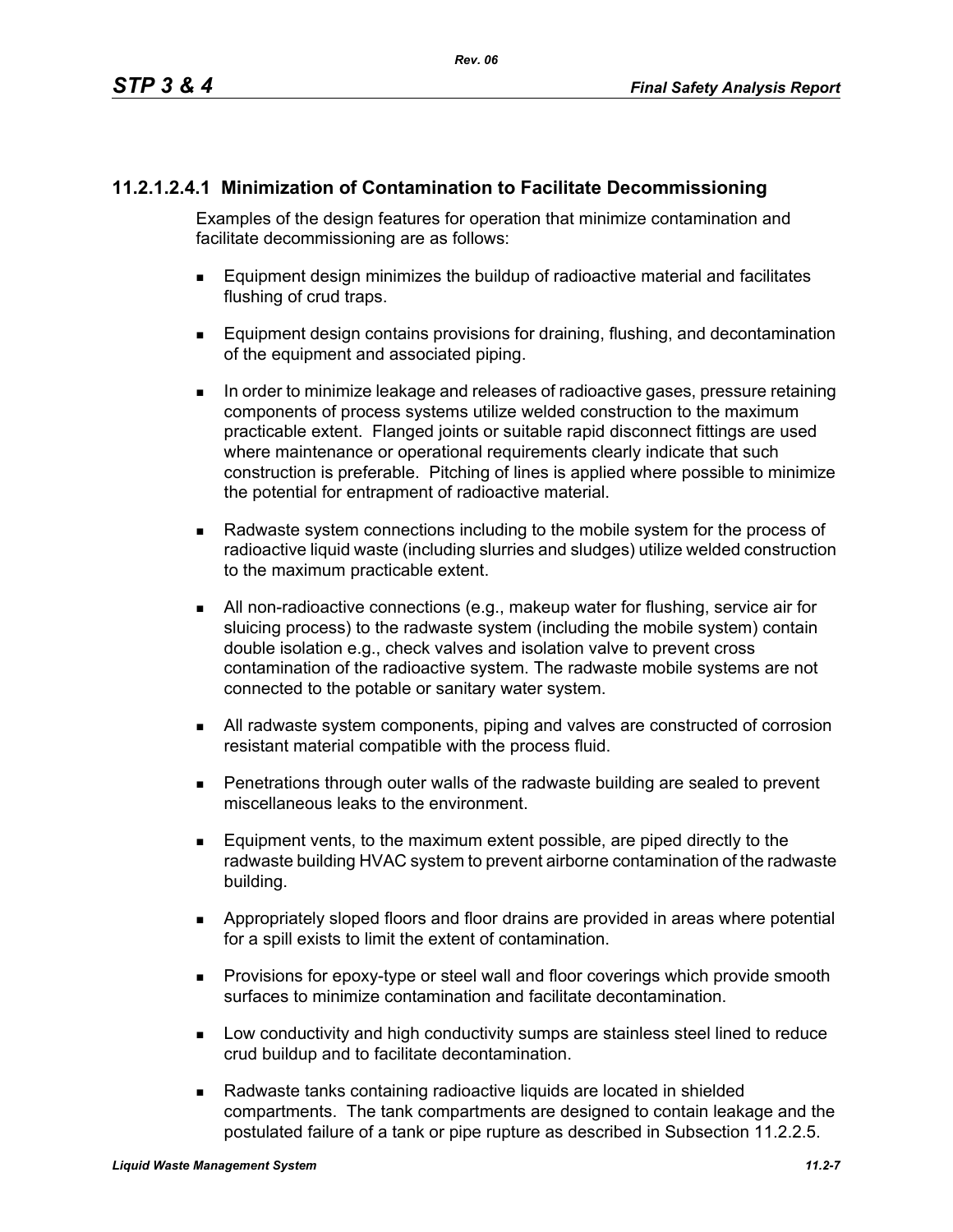*Rev. 06*

- Curbs, drip pans or thresholds with floor drains routed to the radwaste system are provided for pumps and mobile treatment systems. Leakage is prevented from entering unmonitored and non-radioactive systems and ductwork in the area.
- System controls provide interlocks to prevent spillage from potential operator errors as well as equipment failure and provisions to collect leakage from LWMS. Therefore, no single operator error or equipment malfunction (single failure) results in an uncontrolled release of radioactive material to the environment.
- The LWMS provides one discharge line to the Main Coolant Reservoir (MCR) via the circulating water system. Administrative control and radiation monitoring equipment are placed on this line to measure the activity discharged, to assure no unintended release, and to assure that specified limits are not exceeded. A high radiation signal from this monitor will close the discharge valve.

## **11.2.1.2.4.2 Minimization of Radioactive Waste Generation**

Examples of the design features to minimize the generation of radioactive waste include the following:

- The LWMS is divided into four subsystems (low conductivity waste (LCW) subsystem, high conductivity waste (HCW) subsystem, detergent waste subsystem, and chemical drain subsystem) which segregate the various types of liquid radwaste based on their composition and process requirements. The segregation is used to help provide the optimum water quality and radionuclide removal prior to recycle to the condensate storage tank or plant discharge. The segregation of the LWMS allows optimization of the LWMS treatment process and minimizes the generation of sludge and spent resin from the LWMS treatment. The sludge and spent resin generated from the radioactive material removed from the LWMS are transferred to the solid waste system for disposal.
- **The LWMS is designed with margin so that liquid waste should not be discharged** except as needed to maintain the plant water balance. The radwaste system is designed to maximize the recycling of water within the plant, which minimizes the releases of liquid to the environment. Maximizing recycling serves to minimize the potential for exposure of personnel in unrestricted areas from the liquid release pathway.
- Regeneration of the condensate demineralizers is not performed. Resin regeneration, produces a large volume of waste, every three to five days. The resin is replaced when necessary. Also, the filtration of condensate through high efficiency filters upstream of the condensate demineralizers reduces the amount of insoluble solids which come into contact with the resin.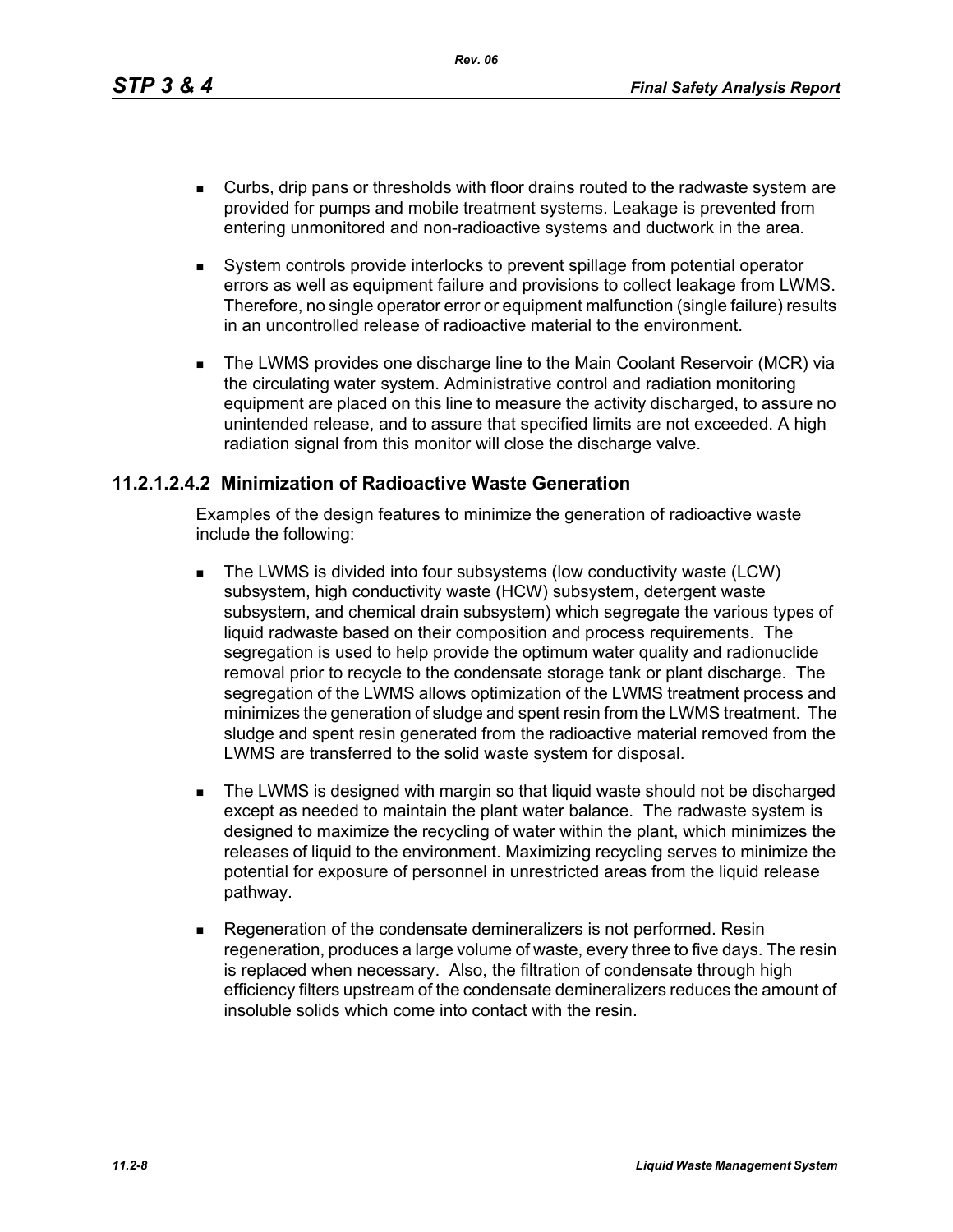# **11.2.2 System Description**

The LWMS collects, monitors, processes, stores, and disposes of potentially radioactive liquid waste collected throughout the plant.

The low and high conductivity drainage systems are described in Section 9.3.

Potentially radioactive liquid wastes are collected in tanks located in the radwaste building. System components are designed and arranged in shielded enclosures to minimize exposure to plant personnel during operation, inspection, and maintenance. Tanks, processing equipment, pumps, valves, and instruments that may contain radioactivity are located in controlled access areas.

The LWMS normally operates on a batch basis. In the event of liquid waste input surge, such as from refueling operations, including back to back refueling, the LWMS is operated on a continuous basis to support plant operation. Provisions for sampling at important process points are included. Protection against accidental discharge is provided by detection and alarm of abnormal conditions and by administrative controls.

The LWMS is divided into four subsystems, so that the liquid wastes from various sources can be segregated and processed separately, based on the most economical and efficient process for each specific type of impurity and chemical content. Crossconnections between subsystems provide additional flexibility in processing the wastes by alternate methods and provide redundancy if one subsystem is not operating.

The LWMS is designed to treat process liquids with radionuclide concentrations associated with the design basis fuel leakage and produce water suitable for recycling to the condensate storage tank. Operational and outage related water balance considerations occasionally may require the discharge of processed radioactive effluent from the sample tanks to the environment, in which case concentrations of radionuclides in the effluent will meet the requirements of 10 CFR 20. Radiation exposure to persons in unrestricted areas resulting from liquid waste discharged during normal operation and anticipated operational occurrences will be less than the values specified in 10 CFR 50, Appendix I. Liquid discharge to the MCR via the circulating water system can be initiated from only one sample tank at a time through a locked-closed valve that is under administrative control. The discharge sequence is initiated manually. No single error or failure will result in discharge to the MCR via the circulating water system. The LWMS provides one discharge line to the MCR via the circulating water system for the release of liquid. Radiation monitoring equipment is placed on this line to measure the activity discharged and to assure that specified limits are not exceeded. A high radiation signal from this monitor automatically closes the discharge valve. The discharge line is fed by either the hot shower drain (HSD) sample tank (a very low level radioactivity source) or one of the LCW or HCW sample tanks.

The LWMS consists of the following four process subsystems described in the following subsections.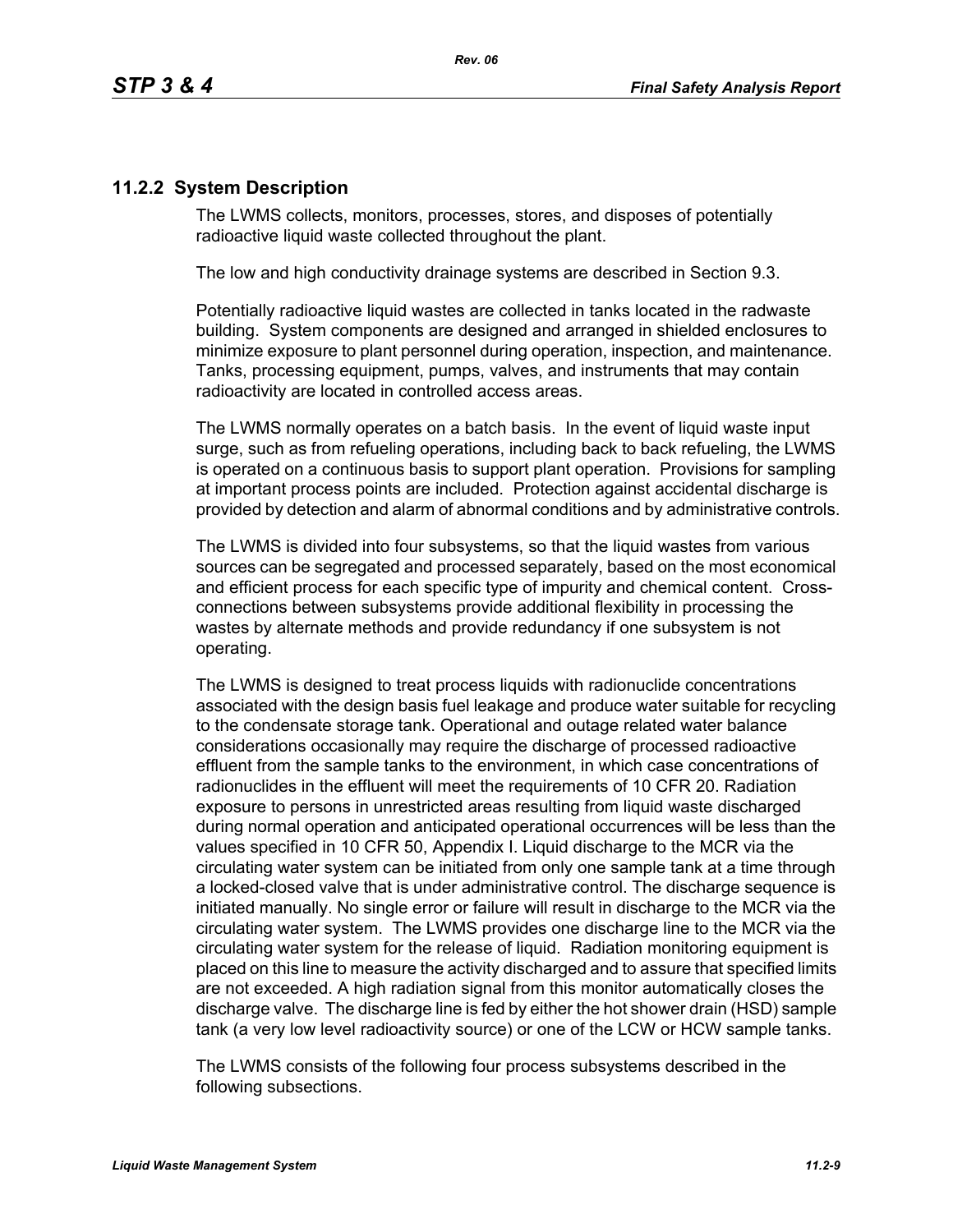# **11.2.2.1 Low Conductivity Subsystem**

The LCW collector tanks receive low conductivity inputs from various sources within the plant. These waste inputs have a high chemical purity and are processed on a batch basis. The low conductivity drain subsystem consists of four LCW collector tanks and pumps, a mobile based processing system (typically consisting of a collection of filtration systems (carbon and membrane filters), reverse osmosis system, deep-bed ion exchanger systems, and the associated piping, instrumentation and electrical systems as required), and two sample tanks and sample pumps.

The LCW collected in the LCW collector tanks is sampled and the treatment process is selected based on the chemical and radiological removal requirements. Provisions for bypassing processing units such as the charcoal filters, the reverse osmosis units and the polishing demineralizer are provided. The LCW (primarily equipment drains) processing based on the expected high purity water quality may not always need to include the charcoal filter and reverse osmosis units. These units provide redundant processing components for the HCW subsystem.

The LCW collector tanks influent header is cross-connected to the HCW collector tanks influent header such that either system can collect low conductivity waste and/or high conductivity waste. Cross-connections with the high conductivity waste subsystem allow processing of LCW through the mobile system for high conductivity waste treatment. Cross-collection and processing are not expected to be used during normal operations but infrequent operation during an outage when large quantity of radioactive liquid waste may be generated for processing in the LWMS.

A strainer or filter is provided downstream of the last ion exchanger in series to collect any resin fines that may be present due to the failure of the internal screen in the ion exchanger vessel.

The LCW sample tanks collect the process effluent, so that a sample may be taken for chemical and radioactivity analysis before discharging or recycling. The discharge path depends on the water quality, dilution stream availability and plant water inventory. Off-standard quality effluent can be recycled to LCW collector tanks. If the treatment effluent meets water quality standards and if the water inventory permits it to be recycled, the processed LCW effluent can be recycled to the condensate storage tank.

Filters are backwashed periodically to maintain their performance. Backwash waste from the membrane filters and rejects from reverse osmosis units are discharged to a liquid waste (LW) backwash receiving tank. Spent deep-bed ion exchanger resin is normally discharged to the spent resin storage tank as slurry. Spent charcoal from the LWMS filter is normally packaged directly in a liner or high integrity container (HIC) or transferred to the spent resin tank.

# **11.2.2.2 High Conductivity Subsystem**

The HCW collector tanks receive HCW inputs from various high conductivity drain sumps in the Reactor Building (RB), Turbine Building (TB), and Radwaste Building.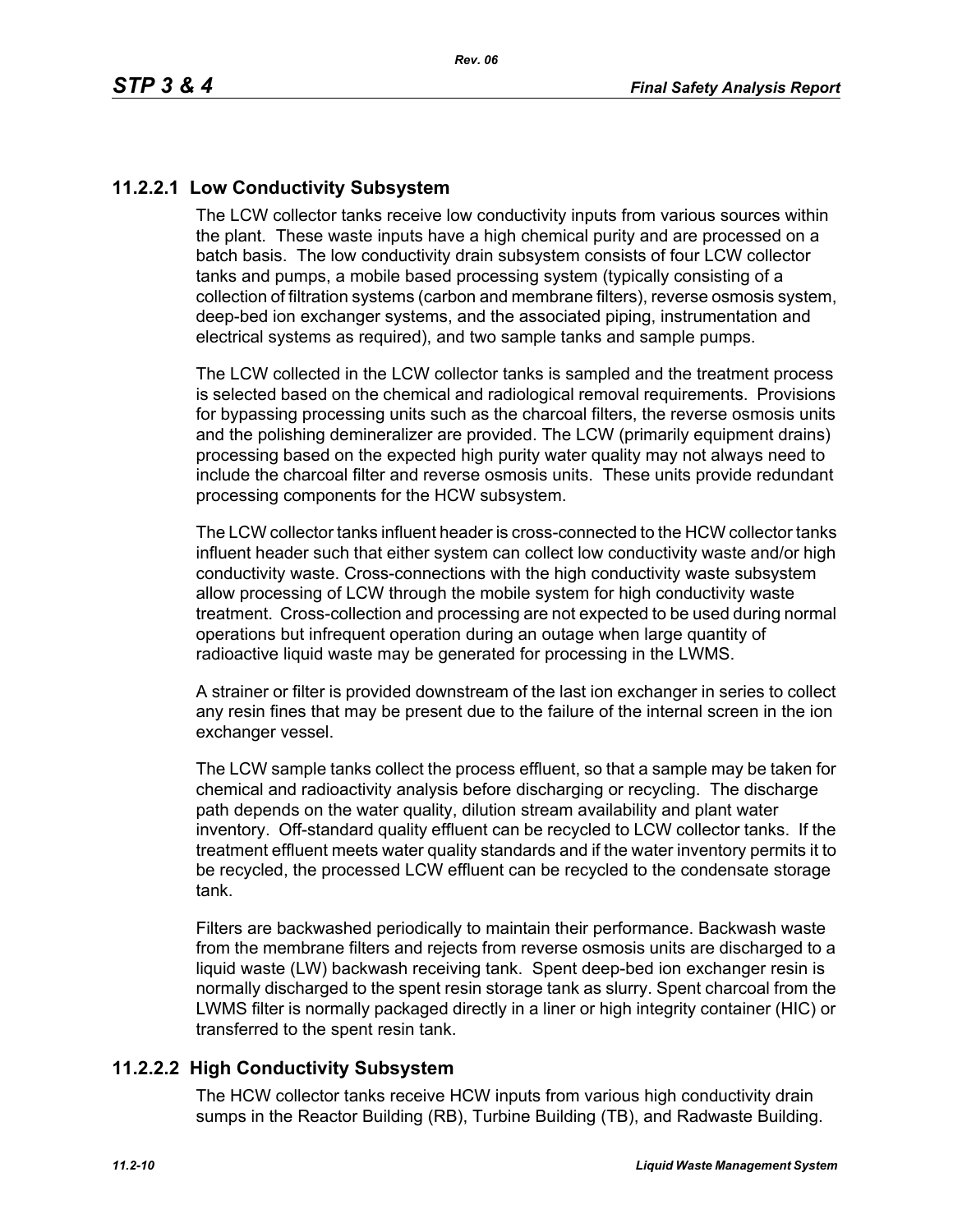The high conductivity drain collection tanks can also receive waste input from the chemical drain collection tank.

The high conductivity drain subsystem consists of three HCW collector tanks and pumps, a mobile based processing system, consisting of filtration systems (carbon and membrane filters), reverse osmosis system, deep-bed ion exchanger systems and the associated piping, instrumentation and electrical systems as required, and two sample tanks and sample pumps. The waste collected in the HCW collector tanks is processed on a batch basis.

Cross-connections with the LCW subsystem also allow for processing through that subsystem. The HCW collector tanks can be shared with the LCW subsystem to provide additional collection capacity.

A strainer or filter is provided downstream of the last ion exchanger in series to collect resin fines that may be present.

The HCW sample tanks collect the process effluent, so that a sample may be taken for chemical and radioactivity analysis before discharging or recycling. The discharge path depends on the water quality, dilution stream availability and plant water inventory. Off-standard quality effluent can be recycled to HCW collector tanks. If the treatment effluent meets water quality standards and if the water inventory permits it to be recycled, the processed HCW effluent can be recycled to the condensate storage tank.

Backwash waste from the membrane filters and rejects from reverse osmosis units are discharged to a LW backwash receiving tank. Spent deep-bed ion exchanger resin is discharged to one of the spent resin storage tanks in the radwaste building as slurry. Spent charcoal from the LWMS filter is normally packaged directly into a liner or transferred to the spent resin storage tank.

The capability exists to accept used condensate polishing resin in a spent resin storage tank. The used condensate polishing resin from the Condensate Purification System is transferred to the spent resin storage tank in the Radwaste Building prior to use in the deep-bed ion exchanger in the high conductivity waste subsystem.

#### **11.2.2.3 Detergent Waste Subsystem**

Wastewater containing detergent from the controlled laundry and personnel decontamination facilities and decontamination wastewater from throughout the plant is collected in the hot shower drain (HSD) receiver tank. The detergent drain subsystem consists of one HSD receiver tank and two pumps, two inline strainers and associated piping, instrumentation and electrical systems as required, and one sample tank and sample pumps. The detergent waste treatment includes suspended solid removal processing. The treated waste is collected in a sample tank. A sample is taken and if discharge standards are met, then the waste is discharged off-site. Offstandard quality water can either be recycled for further processing to the HSD receiver tank or to a HCW collector tank in the receiving mode.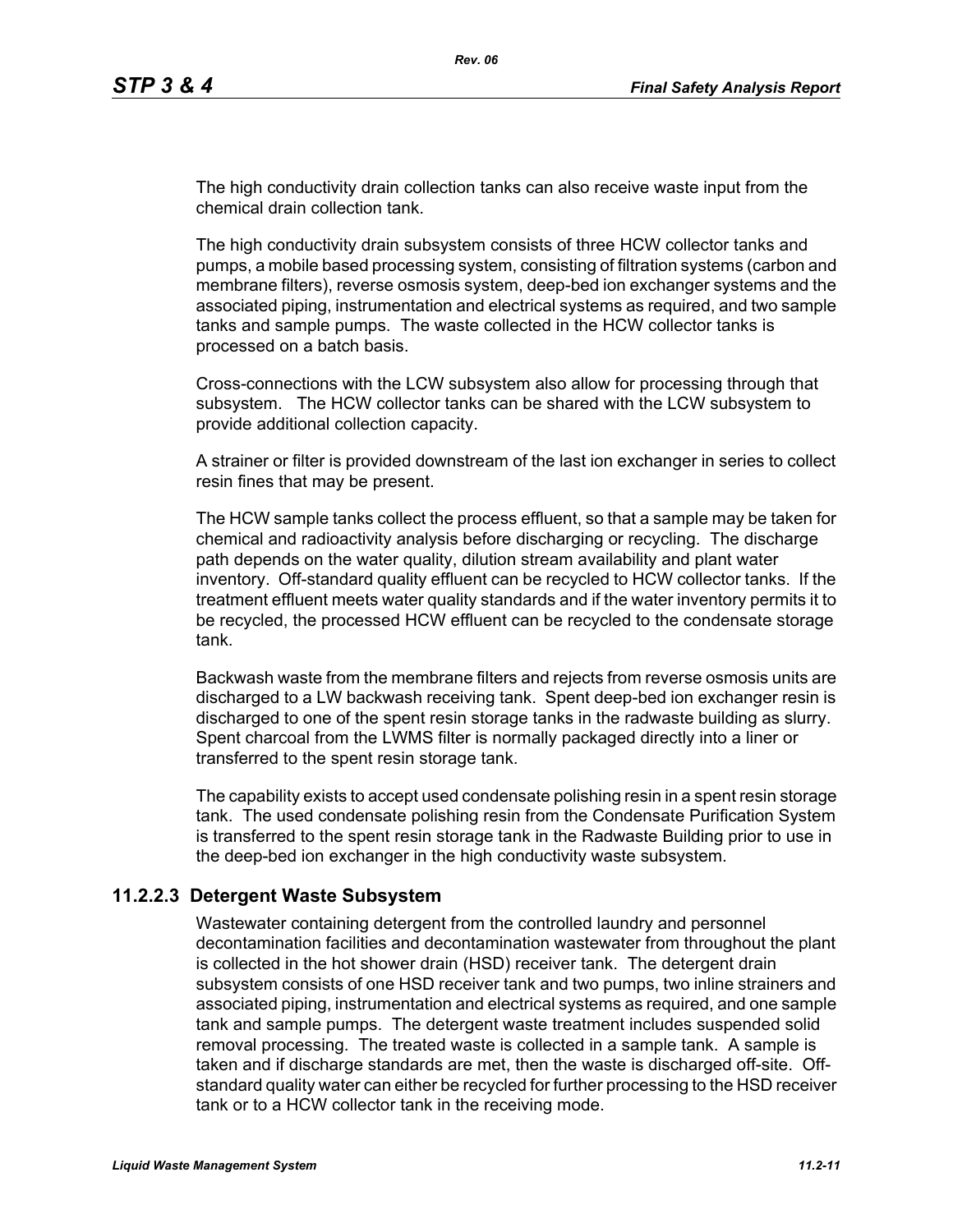# **11.2.2.4 Chemical Drain Subsystem**

The chemical waste collected in the chemical drain collection tank consists of laboratory wastes and decontamination solutions. After accumulating in the chemical drain collection tank, chemical drains are recirculated. A sample is then taken and if discharge standards are met, then the waste may be discharged off-site via the HSD receiving tank. Off-standard quality water is recycled for further processing to a HCW collector tank in the receiving mode. A cross-connection with the detergent drain subsystem is also provided.

# **11.2.2.5 Detailed System Component Description**

The LWMS consists of permanently installed tanks, pumps, pipes, valves, and instruments, and mobile systems for waste processing. Mobile systems provide an operational flexibility and maintainability to support plant operation. The major components of the LWMS are described in the following subsections.

## **11.2.2.5.1 Pumps**

The LWMS process pumps are constructed of materials in accordance with RG 1.143.

## **11.2.2.5.2 Tanks**

Tanks are sized to accommodate the expected volumes of waste generated in the upstream systems that feed waste into the LWMS for processing. The tanks are constructed of stainless steel to provide a low corrosion rate during normal operation. They are provided with mixing eductors and/or air spargers. The capability exists to sample LWMS collection and sample tanks. All permanently installed LWMS tanks are vented into the plant vent. The LWMS tanks are designed in accordance with the equipment codes listed in Table 11.2-1.

Atmospheric liquid radwaste tanks are provided with an overflow connection at least the size of the largest inlet connection. The overflow is connected below the tank vent and above the high-level alarm instrument location. Each collection tank room is designed to contain the maximum liquid inventory in the event that the tank ruptures. Each collection tank compartment is designed to contain the maximum liquid inventory in the event that the tank ruptures. Each collection tank compartment is stainless steellined up to a height equivalent to the tank capacity in the room as described in Subsection 15.7.3.1.

# **11.2.2.5.3 LWMS Mobile Systems for LCW and HCW processing**

The radwaste treatment systems include modular mobile system skids that are designed to be readily replaced during the life of the plant. The mobile system is a skid-mounted design configured for ease of installation and process reconfiguration. In-plant supply and return connections from permanently installed equipment to the mobile system are provided to ensure operational flexibility.

LWMS mobile systems consist of equipment modules, complete with subcomponents, piping and instrumentation and controls necessary to operate the subsystem. Components are in module(s) designed for ease of installation and replacement due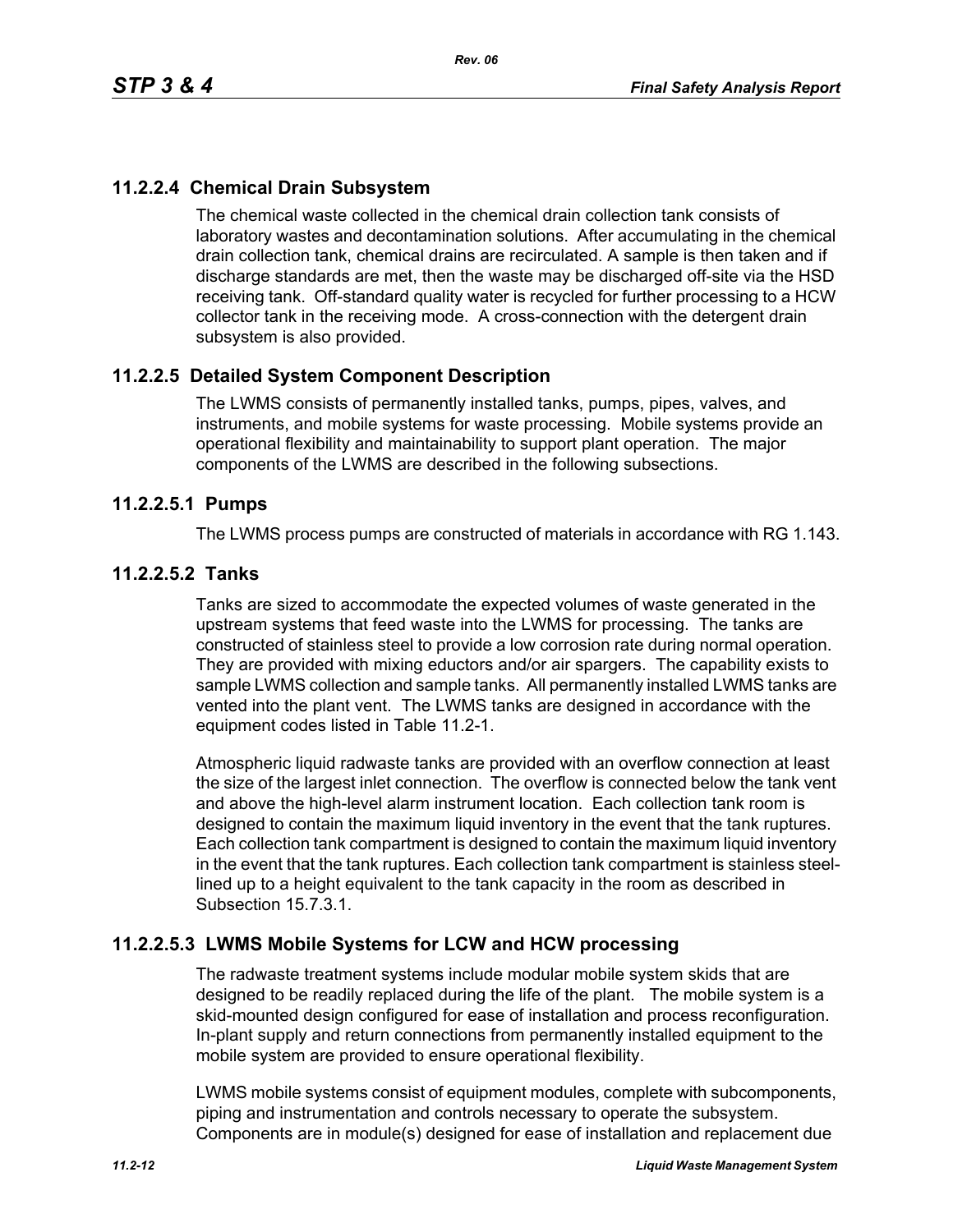to component failure and/or technology upgrade. The modules include the shielding required between the radiation sources of the modules and access and service areas in the Radwaste Building. The modules are permanently installed in the Radwaste Building.

The LWMS mobile systems are located in the Liquid Waste Treatment System bay area of the radwaste building to allow truck access and mobile system skid loading and unloading. Modular shield walls are provided to allow shield walls to be constructed, as necessary, to minimize exposure to personnel during operation and routine maintenance.

The LCW and HCW mobile systems are two separate mobile systems. The LCW and HCW mobile systems are utilized to process the waste collected in the LCW Collector Tanks and HCW Collector Tanks. Each mobile system can utilize a combination of a charcoal filtration unit for removing organics and a membrane filtration unit for removing suspended solids, a reverse osmosis system (RO) for removing ionic impurities, and deep-bed ion exchangers for filter demineralizers for polishing.

The low conductivity drain is processed through the membrane filtration system to remove suspended solids and then processed through the ion exchangers to remove soluble impurities. Fine mesh strainers with flushing connections are provided in the ion exchange vessel discharge and in the downstream piping to prevent resin fines from being carried over to the sampling tanks.

The HCW collector tank content can be processed through a charcoal filter to remove any organics and oils and large particulates that may be present. It is then processed through a membrane type filter for the removal of suspended solids. The filtrate is processed through RO units using membranes that are made of a semi-permeable material for the removal of any remaining solids and ionic impurities. When pressure is applied to the feed side of the membrane, the solution passes through the membrane (permeates) and the solids and other impermeable wastes are rejected. The rejected solids and ionic impurities are collected in the LW backwash receiving tank and the final permeate is polished by deep-bed ion exchangers or filter demineralizers to produce treated water with condensate water quality standards. Fine mesh strainers with flushing connections are provided in the ion exchange vessel discharge and in the downstream piping to prevent resin fines from being carried over to the sampling tanks.

Backwash operation for charcoal filters and membrane filters is performed when the differential pressure across the filter exceeds a preset limit. Membrane filters backwash waste is discharged to the LW backwash receiving tank. Spent organic removal media is packaged directly into a liner or to the spent resin storage tank when the differential pressure exceeds a preset limit or waste quality of the effluent from the unit exceeds a preset value. Exhausted ion exchange resins may be sluiced to the spent resin storage tank when some chosen effluent purity parameter (such as conductivity) exceeds a preset limit or upon high differential pressure. Spent charcoal from the LWMS filter is normally packaged directly in a liner or HIC or transferred to the spent risen tank.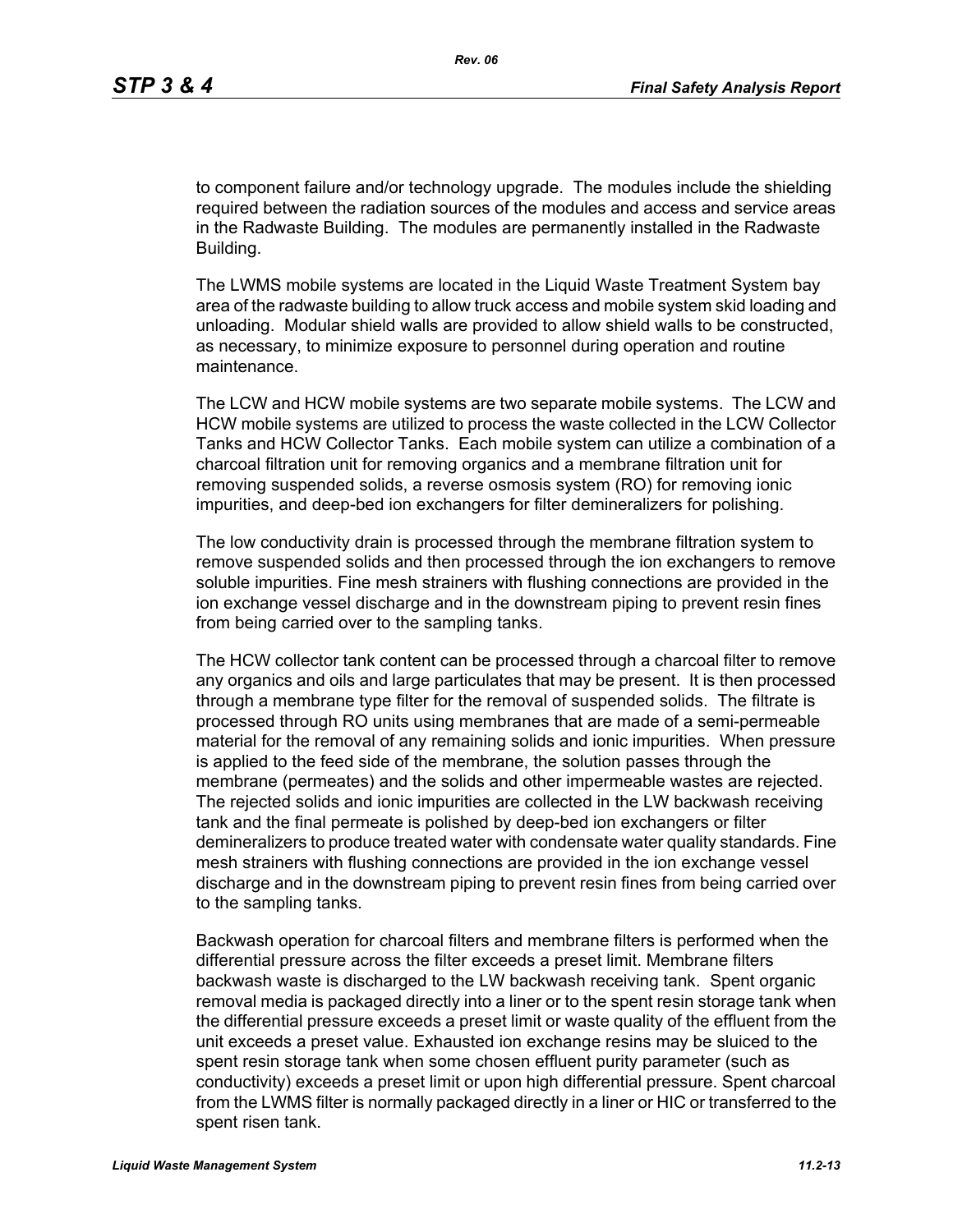# **11.2.3 Estimated Releases**

During liquid processing by the LWMS, radioactive contaminants are removed and the bulk of the liquid is purified and either returned to the condensate storage tank or discharged to the environment. The radioactivity removed from the liquid waste is concentrated on the filter media, ion exchange resins and in the reject water from the RO units. The decontamination factors (DFs) that are listed in Table 11.2-5 are in accordance with NUREG-0016 and are conservative values. The filter media, reverse osmosis rejects and ion exchange resins are sent to the Solid Waste Management System (SWMS) for further processing. If the liquid meets the purity requirements it is returned to the plant for condensate makeup. If the liquid is discharged, the activity concentration is consistent with the discharge criteria of 10 CFR 20 and dose commitment in 10 CFR 50, Appendix I.

The parameters and assumptions used to calculate releases of radioactive materials in liquid effluents and their bases are provided in Section 12.2.2.5. The LWMS design ensures that calculated individual doses from the release of radioactive liquid effluents during normal operation and anticipated operational occurrence is less than 0.03 mSv (3 mrem) to the whole body and 0.1 mSv (10 mrem) to any organ.

Expected releases of radioactive materials by radionuclides in liquid effluents resulting from normal operation, including anticipated operational occurrences, and from design basis fuel leakage are provided in Section 12.2.2.5.

An assessment of potential radiological liquid releases following a postulated failure of a LWMS tank and its components in accordance with SRP 15.7.3 is provided in Subsection 15.7.3.

A tabulation of the releases by radionuclides can be found in Table 12.2-22, Section 12.2.2.5. The tabulation is for the total system and for each subsystem and includes indication of the effluent concentrations. The calculated concentrations in the effluents are within the concentration limits of 10 CFR 20; the doses resulting from the effluents are within the numerical design objectives of Appendix I to 10 CFR 50 and the dose limits of 10 CFR 20 as set forth in Section 12.2.2.4.

#### **11.2.3.1 Release Points**

The release points for liquid discharge to the environment are the discharge of the effluent from the LCW sample tanks or HCW sample tanks or the hot shower drain sample tank as indicated on the process diagram (Figure 11.2-1) and the P&ID (Figure 11.2-2, Sheet 12).

#### **11.2.3.2 Dilution Factors**

Refer to Table 12.2-23 for dilution factors used in evaluating the release of liquid effluents.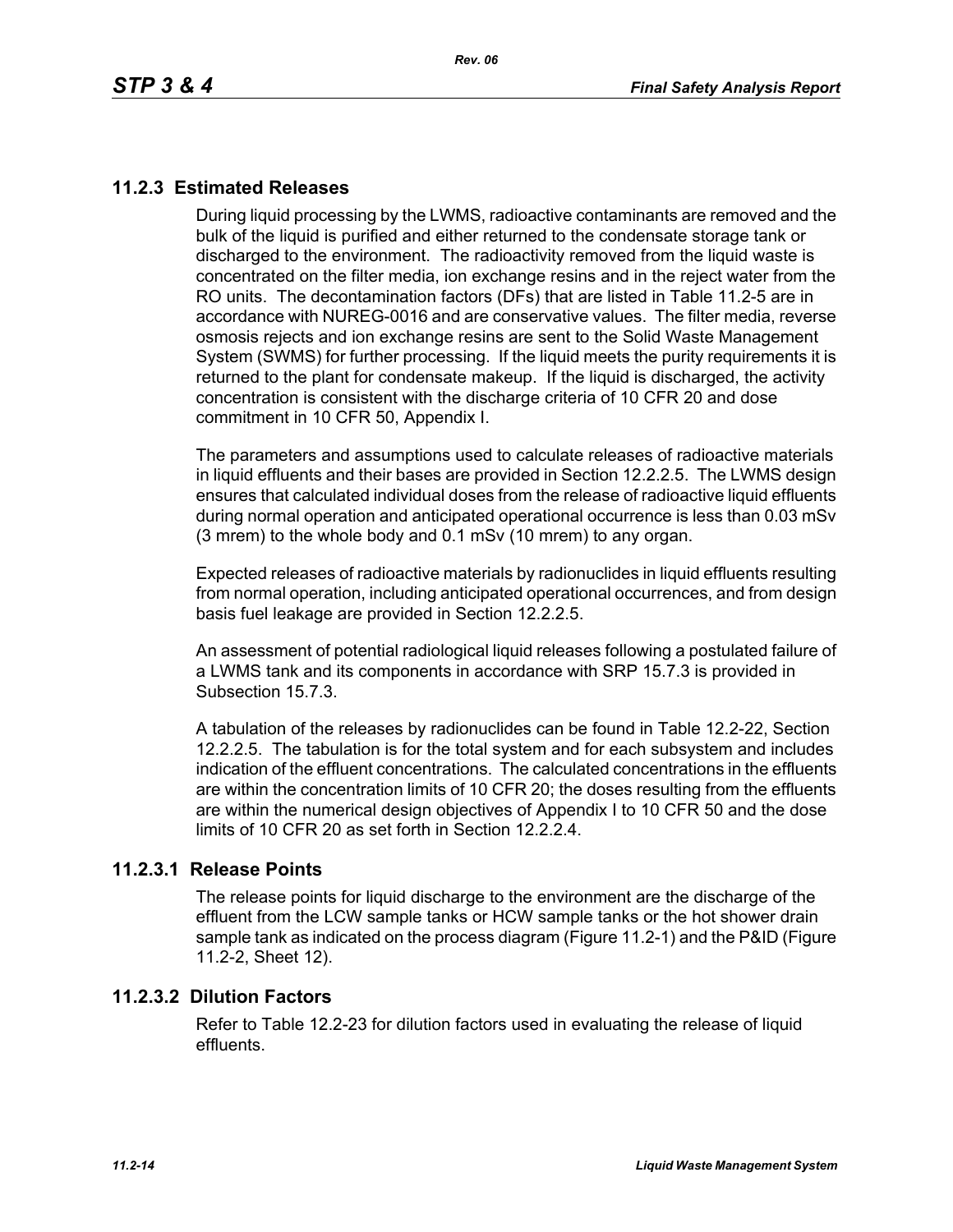# **11.2.4 Tank Resistance to Vacuum Collapse**

LWMS is designed to operate at atmospheric and greater than atmospheric pressures. Tanks are vented to the atmosphere via the heating, ventilation and air conditioning (HVAC) System. No condensing vapors are housed that could create a vacuum. Therefore, no adverse vacuum conditions are expected.

# **11.2.5 COL License Information**

# **11.2.5.1 Plant-Specific Liquid Radwaste Information**

The following site-specific supplement addresses COL License Information Item 11.1.

- *(1)* STP 3 & 4 complies with Appendix I to 10 CFR 50 and the guidelines given in ANSI Std. N13.1, "Guide to Sampling Airborne Radioactive Materials in Nuclear Facilities" (Reference 11.2-3), Regulatory Guide (RG) 1.21, "Measuring and Reporting Radioactivity in Solid Wastes and Releases of Radioactive Materials in Liquid and Gaseous Effluents from Light-Water-Cooled Nuclear Power Plants," and RG 4.15, Revision 1, "Quality Assurance for Radiological Monitoring Programs (Normal Operation)—Effluent Streams and the Environment," as described in Section 12.2.2.4 with the QA aspects described in Subsection 11.5.7S.
- *(2)* A radiation monitor in the discharge line automatically terminates liquid waste discharges from the sample tanks in the LCW, HCW or detergent waste subsystem if radiation measurements exceed a predetermined level set to meet 10 CFR 20, Sections 1001 - 2402, Appendix B, Table 2, Column 2 for the applicable subsystem is provided as described in Section 11.5.
- *(3)* The Offsite Dose Calculation Manual (ODCM) provides specific administrative controls and liquid effluent source terms to limit the liquid wastes to 3700 MBq/yr (excluding tritium). This will be implemented per the schedule in Table 13.4S-1.
- *(4)* The Process and Effluent Monitoring and Sampling Program has specific procedures to comply with 10 CFR 50 (Appendix I) Sections II and III.
- *(5)* The ODCM has administrative controls to limit the instantaneous discharge concentrations of the radionuclides in liquid effluents to an unrestricted area to within 10 times the limits in 10 CFR 20, Appendix B, Table 2, Column 2.
- *(6)* The non-safety related SSC Quality Control Program for the LWMS is described in the STP 3 & 4 Quality Assurance Program description in section 17.5S.

#### **11.2.6 Testing and Inspection Requirements**

The LWMS is tested during the preoperational test program as discussed in Section 14.2.12.1.75. In addition to hydrostatic testing of the LWMS, the pumps and mobile systems are performance tested to demonstrate conformance with design flows and process capabilities. An integrity test is performed on the system upon completion.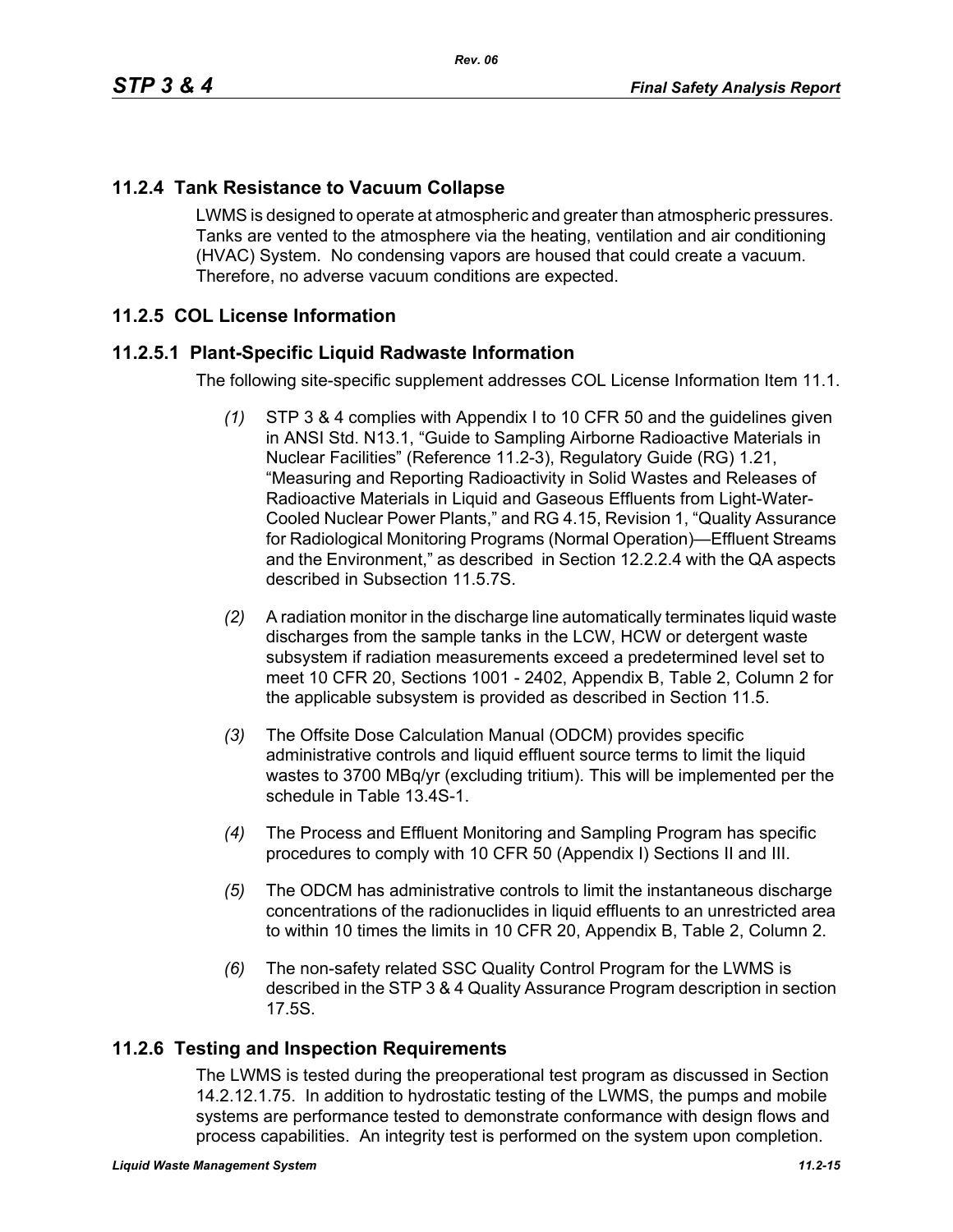Provisions are made for periodic inspection of major components to ensure capability and integrity of the systems. Display devices are provided to indicate parameters (such as tank levels and process radiation levels) required in routine testing and inspection.

#### **11.2.7 Instrumentation Requirements**

The LWMS is operated and monitored from the Radwaste Building Control Room (RWBCR). Major system parameters, i.e., tank levels, process flow rates, filter and ion exchanger differential pressure, ion exchanger effluent conductivity, etc., are indicated and alarmed to provide operational information and performance assessment. A continuous radiation detector, as described in Section 11.5, is provided to monitor the discharge of radioactivity to the environment. Priority system alarms (such as tank levels and process radiation levels) are repeated in the main control room.

Requirements for sampling are set forth in Subsection 9.3.2.

#### **11.2.8 References**

- 11.2-1 EPRI Technical Report 1013503, Program on Technology Innovation: Technical Support for GE Economic Simplified Boiling Water Reactor (ESBWR)-Radwaste System Design, Final Report, November 2006.
- 11.2-2 ANSI 55.6 –July 16, 1993, American National Standard for Liquid Radioactive Waste Processing System for Light Water Reactor Plants.
- 11.2-3 ANSI Std. N13.1, Guide to Sampling Airborne Radioactive Materials in Nuclear Facilities.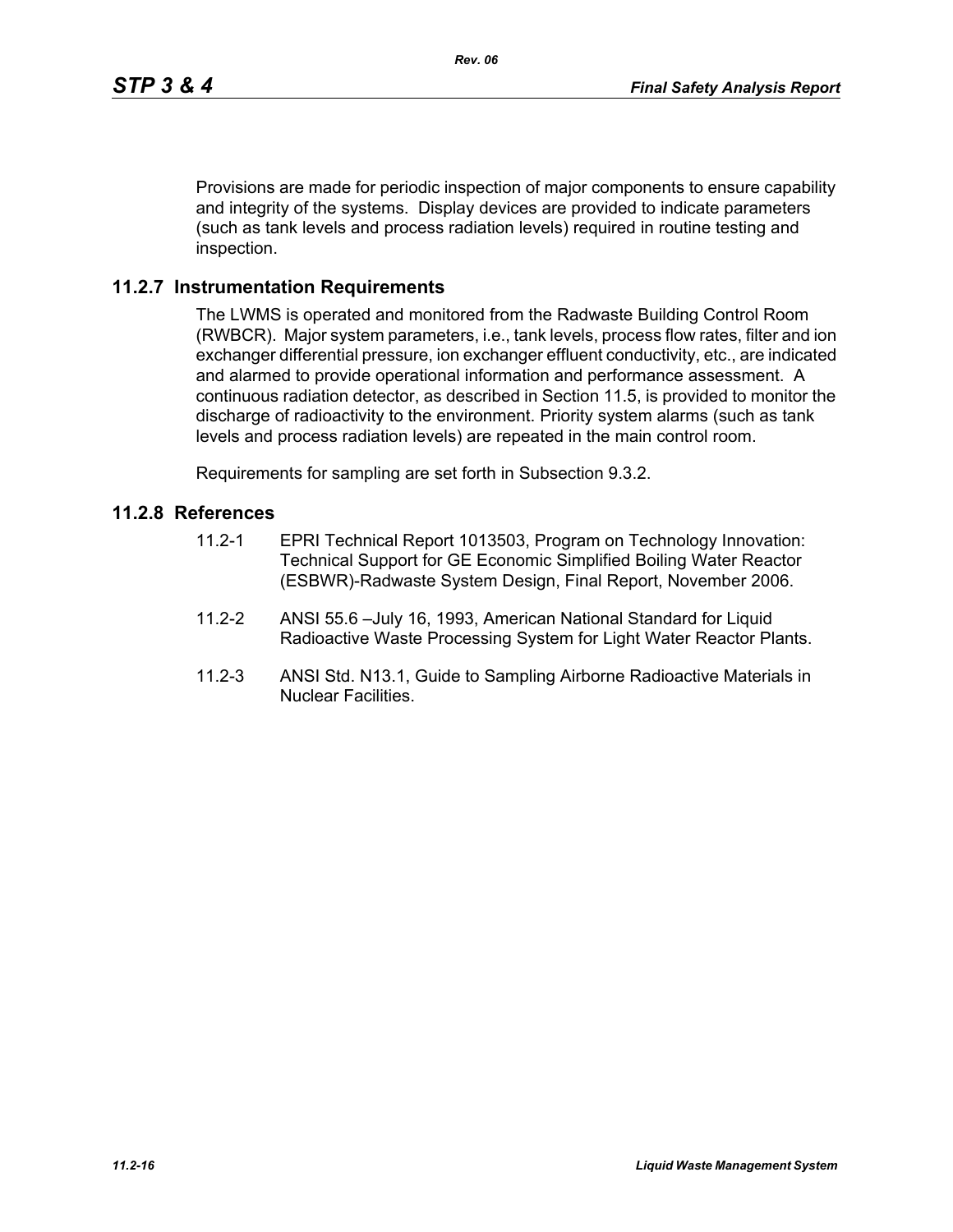|                       | Design and               |                          |                       | <b>Inspection and</b>    |
|-----------------------|--------------------------|--------------------------|-----------------------|--------------------------|
| Component             | <b>Construction</b>      | Materials <sup>1</sup>   | Welding               | <b>Testing</b>           |
| Pressure              | <b>ASME Code Section</b> | <b>ASME Code Section</b> | <b>ASME Code</b>      | <b>ASME Code Section</b> |
| Vessels and           | VIII, Div. 1 or Div. 2   | $\mathbf{II}$            | Section IX            | VIII, Div. 1 or Div.2    |
| <b>Tanks</b>          |                          |                          |                       |                          |
| $($ >15 psig)         |                          |                          |                       |                          |
| Atmospheric           | <b>API 650</b>           | <b>ASME Code</b>         | <b>ASME Code</b>      | API 650                  |
| Tanks                 |                          | Section II               | Section IX            |                          |
| $0-15$ psig           | <b>API 620</b>           | <b>ASME Code Section</b> | <b>ASME Code</b>      | API 620                  |
| Tanks                 |                          | Ш                        | Section IX            |                          |
| Heat                  | TEMA STD, 8th            | <b>ASTM B359-98 or</b>   | <b>ASME Code</b>      | <b>ASME Code</b>         |
| Exchangers            | Edition; ASME            | <b>ASME Code Section</b> | Section IX            | Section VIII, Div. 1     |
|                       | Code BPVC Section        | Ш                        |                       | or Div. 2                |
|                       | VIII, Div. 1 or Div. 2   |                          |                       |                          |
| Piping and            | ANSI/ASME                | <b>ASME Code</b>         | <b>ASME Code</b>      | <b>ANSI/ASME B31.3</b>   |
| Valves                | B31.3 <sup>4,5</sup>     | Section II <sup>6</sup>  | Section IX            |                          |
| Pumps                 | API 610; API 674;        | <b>ASTM A571-84</b>      | <b>ASME Code</b>      | ASME Code <sup>2</sup>   |
|                       | API 675; ASME            | (1997) or                | Section IX            | Section III, Class 3     |
|                       | Section VIII, Div.1 or   | <b>ASME Code Section</b> |                       |                          |
|                       | Div.2                    | Ш                        |                       |                          |
| Flexible              | <b>ANSI/ANS-40.37</b>    | ANSI/ANS-40.37           | <b>ANSI/ANS-40.37</b> | <b>ANSI/ANS-40.37</b>    |
| Hoses and             |                          |                          |                       |                          |
| Hose                  |                          |                          |                       |                          |
| Connections           |                          |                          |                       |                          |
| for MRWP <sup>3</sup> |                          |                          |                       |                          |

# **Table 11.2-1 Equipment Codes for Radwaste Equipment (from Table 1, RG 1.143, Rev. 2)**

- 1. Manufacturer's material certificates of compliance with material specifications may be provided in lieu of certified material test reports as discussed in Regulatory Position 1.1.2 of Regulatory Guide 1.143.
- 2. ASME Code stamp, material traceability, and the quality assurance criteria of ASME BPVC, Section III, Div.1, Article NCA are not required. Hence, these components are not classified as ASME Code Section III, Class 3.
- 3. Flexible hoses are used in conjunction with Mobile Radwaste Processing Systems (MRWP).
- 4. Class RW-IIa and RW-IIb Piping Systems are to be designed as category "M" systems.
- 5. Classes RW-IIa, RW-IIb and RW-IIc are discussed in Regulatory Position 5 of Regulatory Guide 1.143.
- 6. ASME BPVC Section II required for Pressure Retaining Components.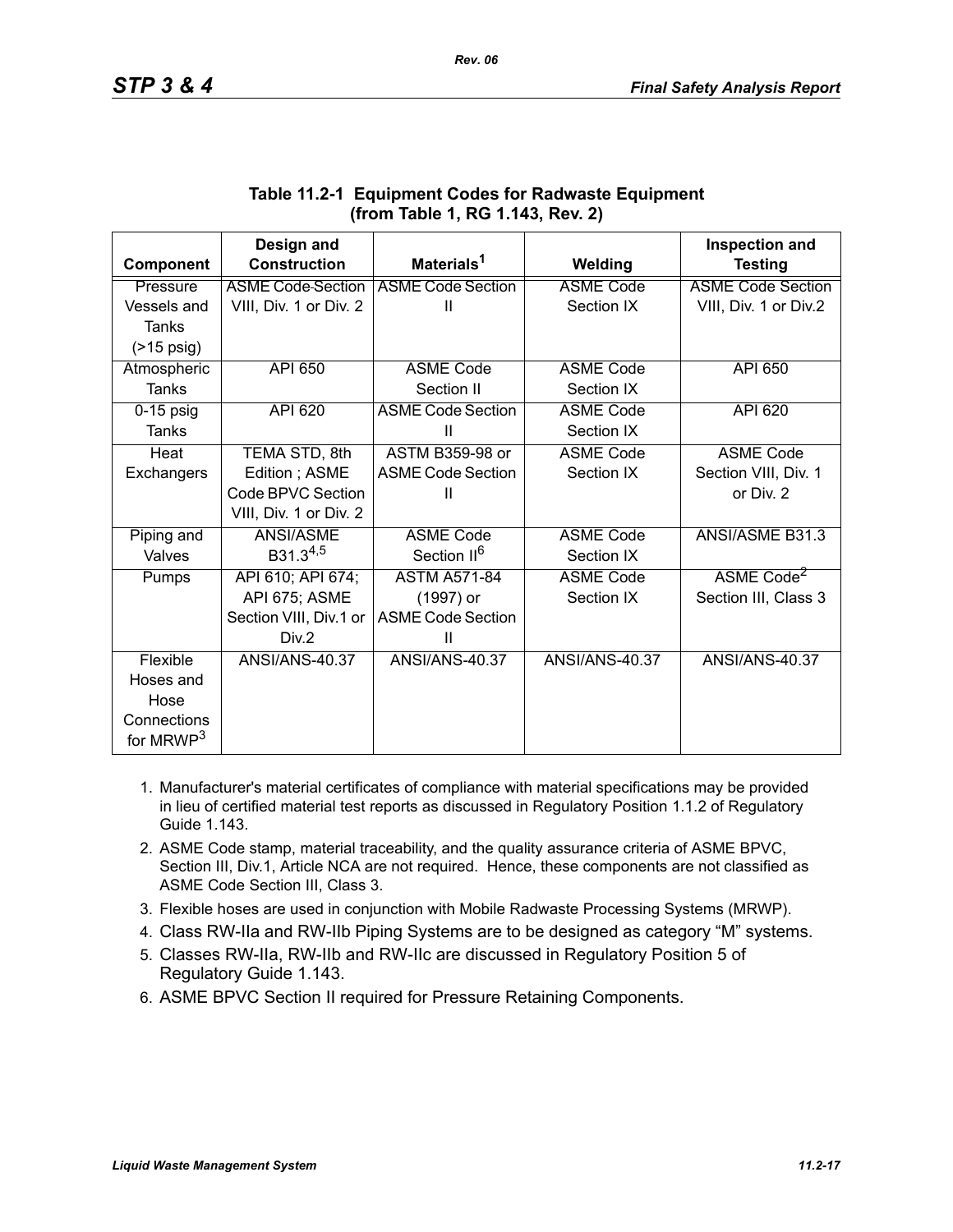| <b>System</b>               | <b>Design</b><br><b>Accident</b><br>Volume<br>Primary<br>Loop<br>Leakage<br>(m <sup>3</sup> )<br>$(1$ day<br>$only)^{(a)(e)}$ | <b>Refueling</b><br>/ Plant<br><b>Startup</b><br>Max<br>Influent<br>(m <sup>3</sup> )<br>$(1$ day<br>only) $^{(a)(e)}$ | Normal<br>Influent<br>per<br>day <sup>(a)</sup><br>(m <sup>3</sup> ) | <b>Process</b><br>Rate <sup>(b)</sup><br>$(m^3/hr)$ | Max<br><b>Process</b><br>Capacity<br>(m <sup>3</sup> /yr) <sup>(c)(d)</sup><br>$(1$ day<br>only) | <b>Normal</b><br><b>Process</b><br>Capacity<br>(4hrs/day,<br>5days/wk)<br>$(m^3/yr)^{(c)(d)}$ | <b>Maximum</b><br><b>Fraction</b><br>of<br>Capacity<br><b>Utilized</b> | <b>Normal</b><br><b>Fraction</b><br>of<br>Capacit<br>y<br><b>Utilized</b> | <b>Storage</b><br>Holdup<br><b>Tank</b><br><b>Designation</b> | Capacit<br>$y$ <sub>(m<sup>3</sup>)<sup>(f)</sup></sub> | <b>Tank</b><br>Holdup<br>for Max<br>Influent<br>$(days)^{(g)}$ | <b>Tank</b><br>Holdup<br>for<br><b>Normal</b><br>Influent<br>(days) <sup>(g</sup> | Redundan<br>t Process<br><b>System</b> |            |
|-----------------------------|-------------------------------------------------------------------------------------------------------------------------------|------------------------------------------------------------------------------------------------------------------------|----------------------------------------------------------------------|-----------------------------------------------------|--------------------------------------------------------------------------------------------------|-----------------------------------------------------------------------------------------------|------------------------------------------------------------------------|---------------------------------------------------------------------------|---------------------------------------------------------------|---------------------------------------------------------|----------------------------------------------------------------|-----------------------------------------------------------------------------------|----------------------------------------|------------|
| <b>LCW</b>                  | 215                                                                                                                           | 615                                                                                                                    | 55                                                                   | 34                                                  | 652.8                                                                                            | $2.83E + 04$                                                                                  | 0.94                                                                   | 0.71                                                                      | <b>LCW</b><br>Collector<br>Tanks (4)                          | 560                                                     | 0.91                                                           | 10.18                                                                             | <b>HCW</b>                             |            |
|                             |                                                                                                                               |                                                                                                                        |                                                                      |                                                     |                                                                                                  |                                                                                               |                                                                        |                                                                           | <b>LCW</b> Sample<br>Tanks (2)                                | 280                                                     | 0.46                                                           | 5.09                                                                              |                                        |            |
| <b>HCW</b>                  | 65                                                                                                                            | 65                                                                                                                     | 15                                                                   | 34                                                  | 652.8                                                                                            | $2.83E + 04$                                                                                  |                                                                        | 0.10                                                                      | 0.19                                                          | <b>HCW</b><br>Collector<br>Tanks (3)                    | 420                                                            | 6.46                                                                              | 28.00                                  | <b>LCW</b> |
|                             |                                                                                                                               |                                                                                                                        |                                                                      |                                                     |                                                                                                  |                                                                                               |                                                                        |                                                                           | <b>HCW</b><br>Sample<br>Tanks (2)                             | 280                                                     | 4.31                                                           | 18.67                                                                             |                                        |            |
| <b>HSD</b>                  | N/A                                                                                                                           | 12                                                                                                                     | $\overline{4}$                                                       | 34                                                  | 652.8                                                                                            | $2.83E + 04$                                                                                  | 0.02                                                                   | 0.05                                                                      | <b>HSD</b><br>Receiver<br>Tank                                | 30                                                      | 2.50                                                           | 7.50                                                                              | <b>HCW</b>                             |            |
|                             |                                                                                                                               |                                                                                                                        |                                                                      |                                                     |                                                                                                  |                                                                                               |                                                                        |                                                                           | <b>HSD</b> Sample<br>Tank                                     | 30                                                      | 2.50                                                           | 7.50                                                                              |                                        |            |
| <b>CHEM</b><br><b>DRAIN</b> | N/A                                                                                                                           | $\overline{2}$                                                                                                         | $\overline{2}$                                                       | $\overline{4}$                                      | 192.0                                                                                            | $8.32E + 03$                                                                                  | 0.01                                                                   | 0.09                                                                      | Chem. Drain<br>Collection<br>Tank                             | $\overline{4}$                                          | 2.00                                                           | 2.00                                                                              | HCW, HSD                               |            |

*Rev. 06*

*STP 3 & 4*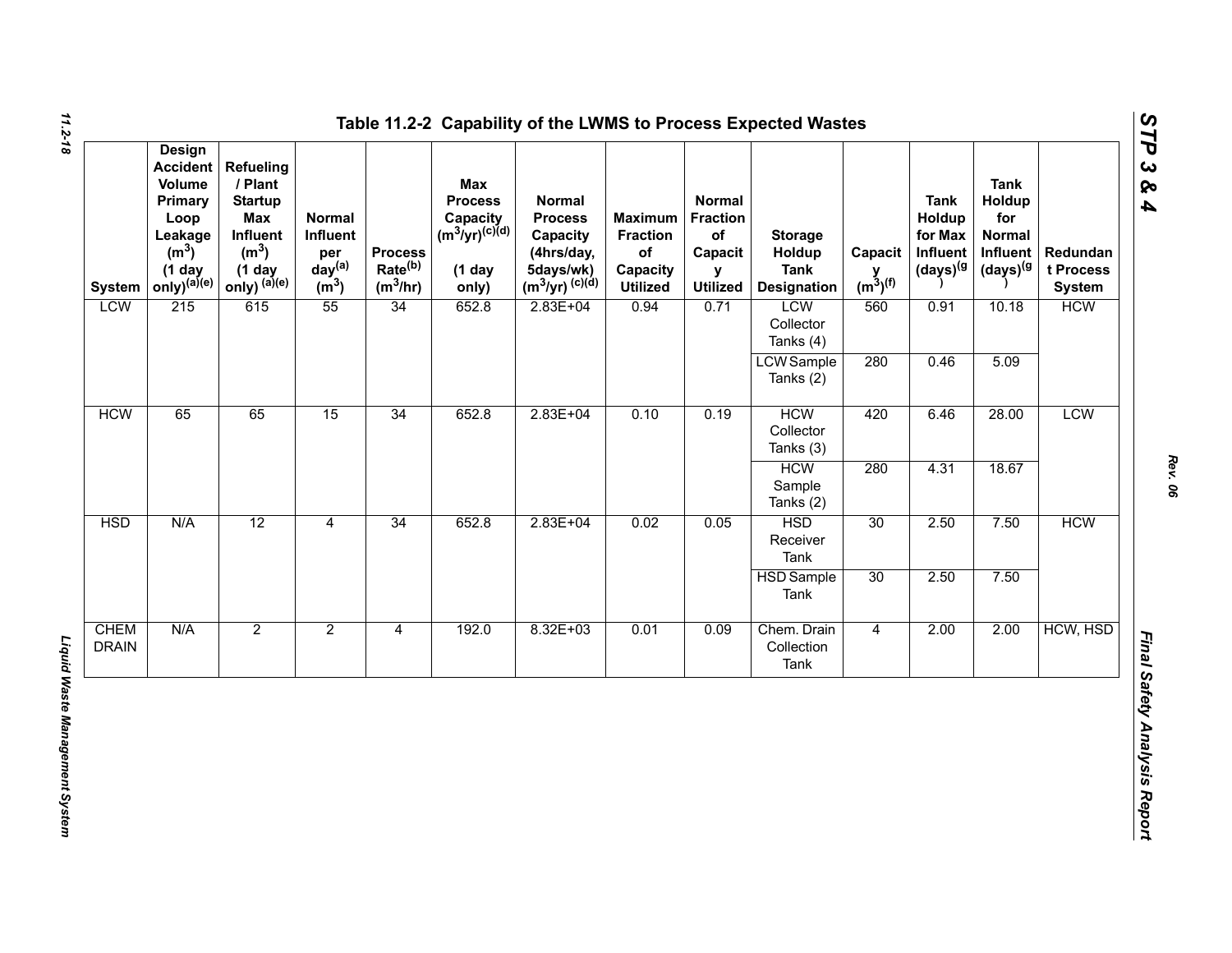- 
- 
- 
- 
- 
- 
- 

Notes:<br>
(a) ABWR DCD Table 11.2-2.<br>
(b) Process Rate - see Process Flow Diagram, Figure 11.2-1 Radwaste system PFD Sheets 1 of 2 and 2 of 2.<br>
(c) HCW and LCW mobile units include filters, reverse osmosis ion exchangers wit

*STP 3 & 4*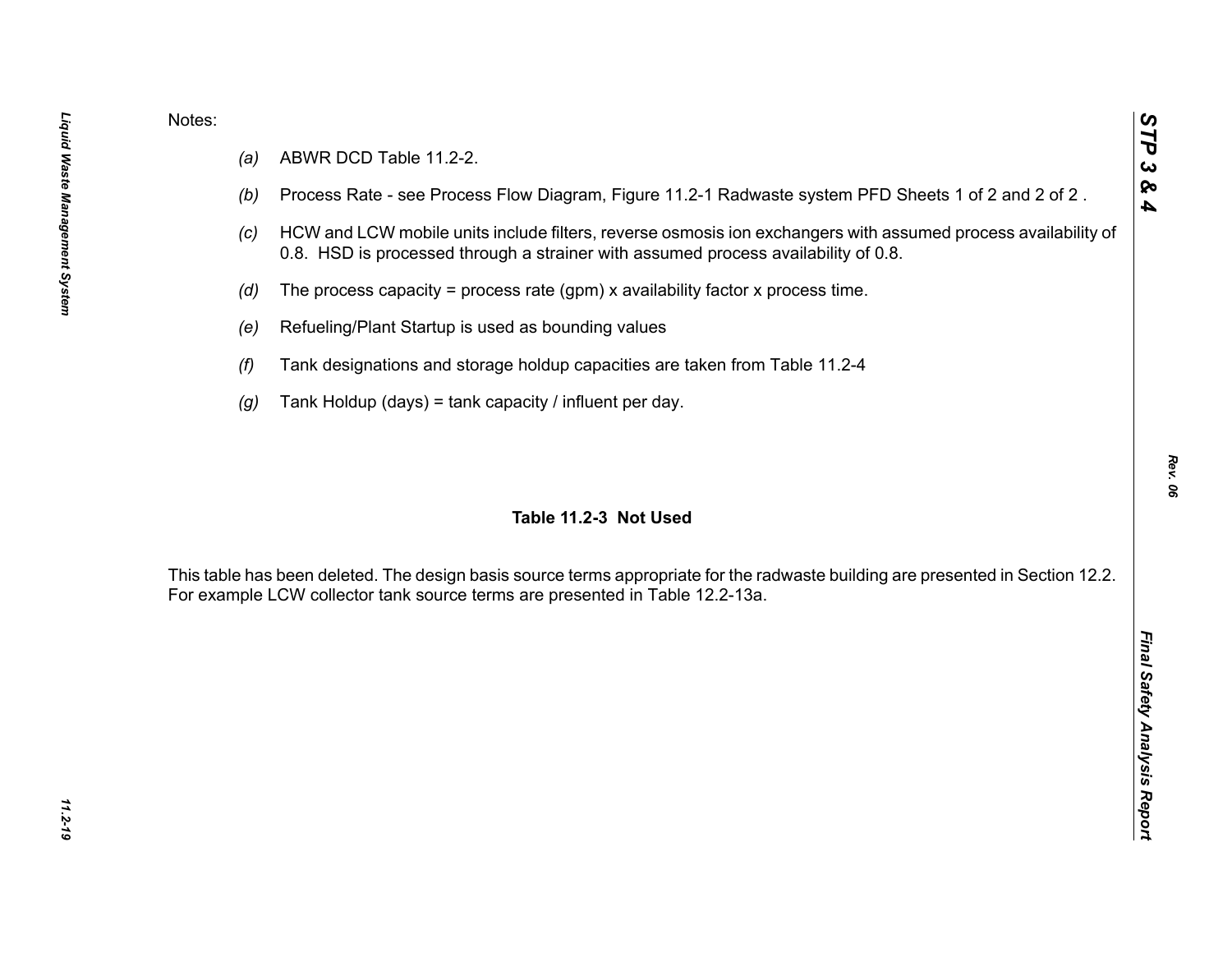| Component                                      | Quantity       | <b>Standards</b>    | <b>Type</b>              | <b>Nominal</b><br>Capacity<br>per tank<br>(m3) | Design<br><b>Pressure</b><br>(kg/cm2) | <b>Design</b><br>Temp (°C) | <b>Normal</b><br>Operating<br><b>Pressure</b><br>(kg/cm2) | <b>Normal</b><br><b>Operating</b><br>Temp (°C) | <b>Material</b>        |
|------------------------------------------------|----------------|---------------------|--------------------------|------------------------------------------------|---------------------------------------|----------------------------|-----------------------------------------------------------|------------------------------------------------|------------------------|
| <b>Tanks</b>                                   |                |                     |                          |                                                |                                       |                            |                                                           |                                                |                        |
| <b>HCW Collector</b><br>Tank                   | $\overline{3}$ | API-650/<br>API-620 | Cylindrical,<br>Vertical | 140                                            | atm                                   | 80                         | atm                                                       | 66                                             | SS                     |
| <b>HCW Sample</b><br>Tank                      | $\overline{2}$ | API-650/<br>API-620 | Cylindrical,<br>Vertical | 140                                            | atm                                   | 80                         | atm                                                       | 66                                             | $\overline{\text{SS}}$ |
| <b>LCW Collector</b><br>Tank                   | $\overline{4}$ | API-650/<br>API-620 | Cylindrical,<br>Vertical | 140                                            | atm                                   | 80                         | atm                                                       | 66                                             | $\overline{\text{SS}}$ |
| <b>LCW Sample</b><br>Tank                      | $\overline{2}$ | API-650/<br>API-620 | Cylindrical,<br>Vertical | 140                                            | atm                                   | 80                         | atm                                                       | 66                                             | $\overline{\text{SS}}$ |
| <b>HSD Receiver</b><br>Tank                    | $\overline{1}$ | API-650/<br>API-620 | Cylindrical,<br>Vertical | 30                                             | atm                                   | 80                         | atm                                                       | 66                                             | SS                     |
| <b>HSD Sample</b><br>Tank                      | $\overline{1}$ | API-650/<br>API-620 | Cylindrical,<br>Vertical | 30                                             | atm                                   | 80                         | atm                                                       | 66                                             | $\overline{\text{SS}}$ |
| <b>Chemical Drain</b><br><b>Collector Tank</b> | $\overline{1}$ | API-650/<br>API-620 | Cylindrical,<br>Vertical | $\overline{4}$                                 | atm                                   | 80                         | atm                                                       | 66                                             | SS                     |
|                                                |                |                     |                          |                                                |                                       |                            |                                                           |                                                |                        |

*Rev. 06*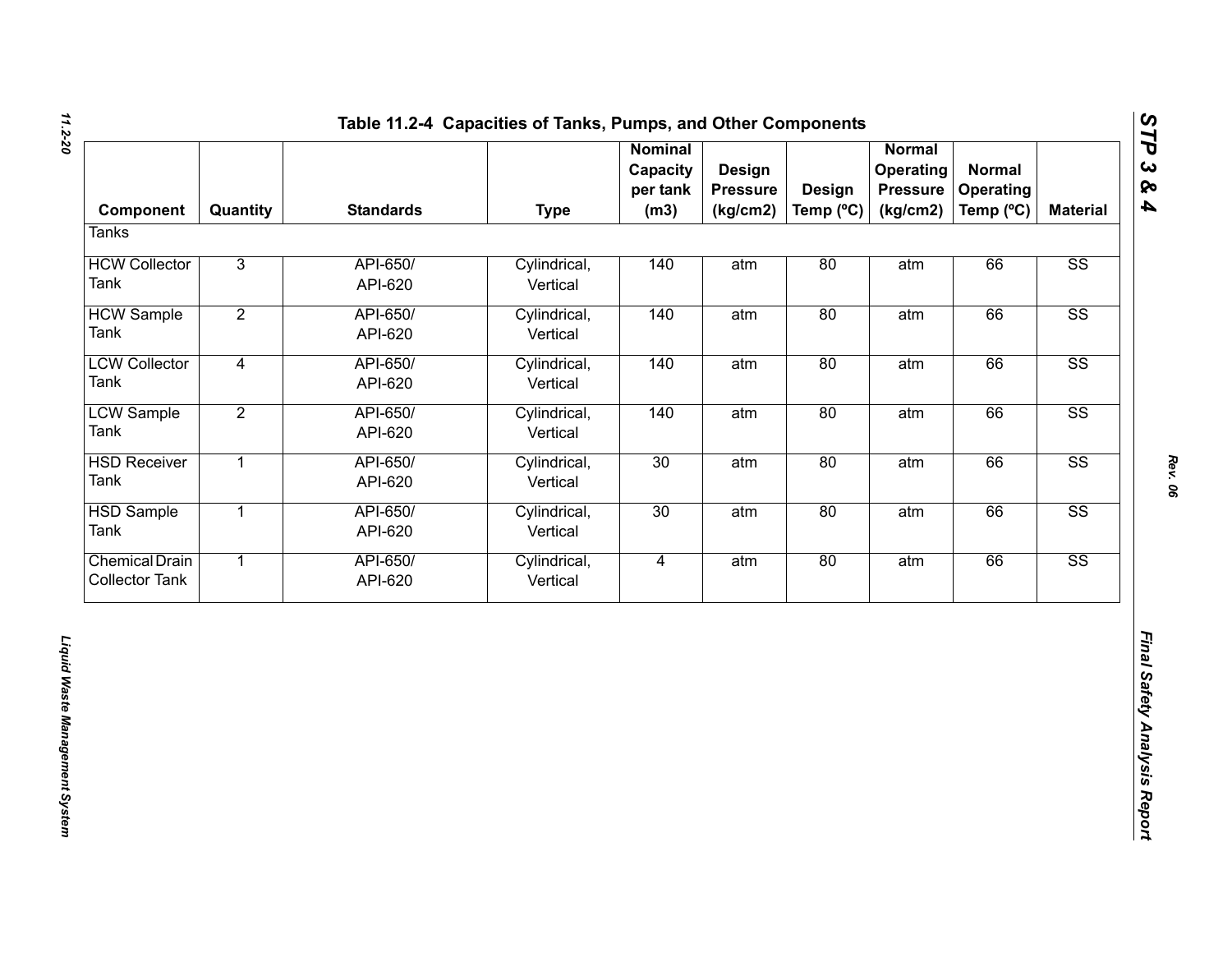| Component                                      | Quantity       | <b>Standards</b>                                                                 | <b>Type</b>                            | <b>Nominal</b><br>Capacity<br>per pump<br>$(m^3/hr)$ | Design<br><b>Pressure</b><br>(kg/cm2) | Design<br>Temp $(^{\circ}C)$ | <b>Normal</b><br>Operating<br><b>Pressure</b><br>(kg/cm2) | <b>Normal</b><br><b>Operating</b><br>Temp (°C) | <b>Material</b>        |
|------------------------------------------------|----------------|----------------------------------------------------------------------------------|----------------------------------------|------------------------------------------------------|---------------------------------------|------------------------------|-----------------------------------------------------------|------------------------------------------------|------------------------|
| Pumps                                          |                |                                                                                  |                                        |                                                      |                                       |                              |                                                           |                                                |                        |
| <b>HCW Collector</b><br>Pump                   | 3              | API-610; API-674; API-675;<br><b>ASME Code Section VIII,</b><br>Div. 1 or Div. 2 | Centrifugal/<br><b>Mechanical Seal</b> | 68                                                   | 15                                    | 80                           | 10                                                        | 66                                             | $\overline{\text{SS}}$ |
| <b>HCW Sample</b><br>Pump                      | $\overline{2}$ | API-610; API-674; API-675;<br>ASME Code Section VIII,<br>Div. 1 or Div. 2        | Centrifugal/<br><b>Mechanical Seal</b> | 150                                                  | 15                                    | 80                           | 10                                                        | 66                                             | $\overline{\text{SS}}$ |
| <b>LCW Collector</b><br>Pump                   | 4              | API-610; API-674; API-675;<br>ASME Code Section VIII,<br>Div. 1 or Div. 2        | Centrifugal/<br>Mechanical Seal        | 68                                                   | 15                                    | 80                           | 10                                                        | 66                                             | $\overline{\text{SS}}$ |
| <b>LCW Sample</b><br>Pump                      | $\overline{2}$ | API-610; API-674; API-675;<br>ASME Code Section VIII,<br>Div. 1 or Div. 2        | Centrifugal/<br>Mechanical Seal        | 150                                                  | 15                                    | 80                           | 10                                                        | 66                                             | $\overline{\text{SS}}$ |
| <b>HSD Receiver</b><br>Pump                    | $\overline{2}$ | API-610; API-674; API-675;<br>ASME Code Section VIII,<br>Div. 1 or Div. 2        | Centrifugal/<br>Mechanical Seal        | 68                                                   | 15                                    | 80                           | 10                                                        | 66                                             | $\overline{\text{SS}}$ |
| <b>HSD Sample</b><br>Pump                      | $\overline{2}$ | API-610; API-674; API-675;<br><b>ASME Code Section VIII,</b><br>Div. 1 or Div. 2 | Centrifugal/<br>Mechanical Seal        | 80                                                   | 15                                    | 80                           | 10                                                        | 66                                             | $\overline{\text{SS}}$ |
| <b>Chemical Drain</b><br><b>Collector Pump</b> | $\overline{2}$ | API-610; API-674; API-675;<br>ASME Code Section VIII,<br>Div. 1 or Div. 2        | Centrifugal/<br>Mechanical Seal        | 10                                                   | 15                                    | 80                           | 10                                                        | 66                                             | $\overline{\text{SS}}$ |

*STP 3 & 4*

11.2-21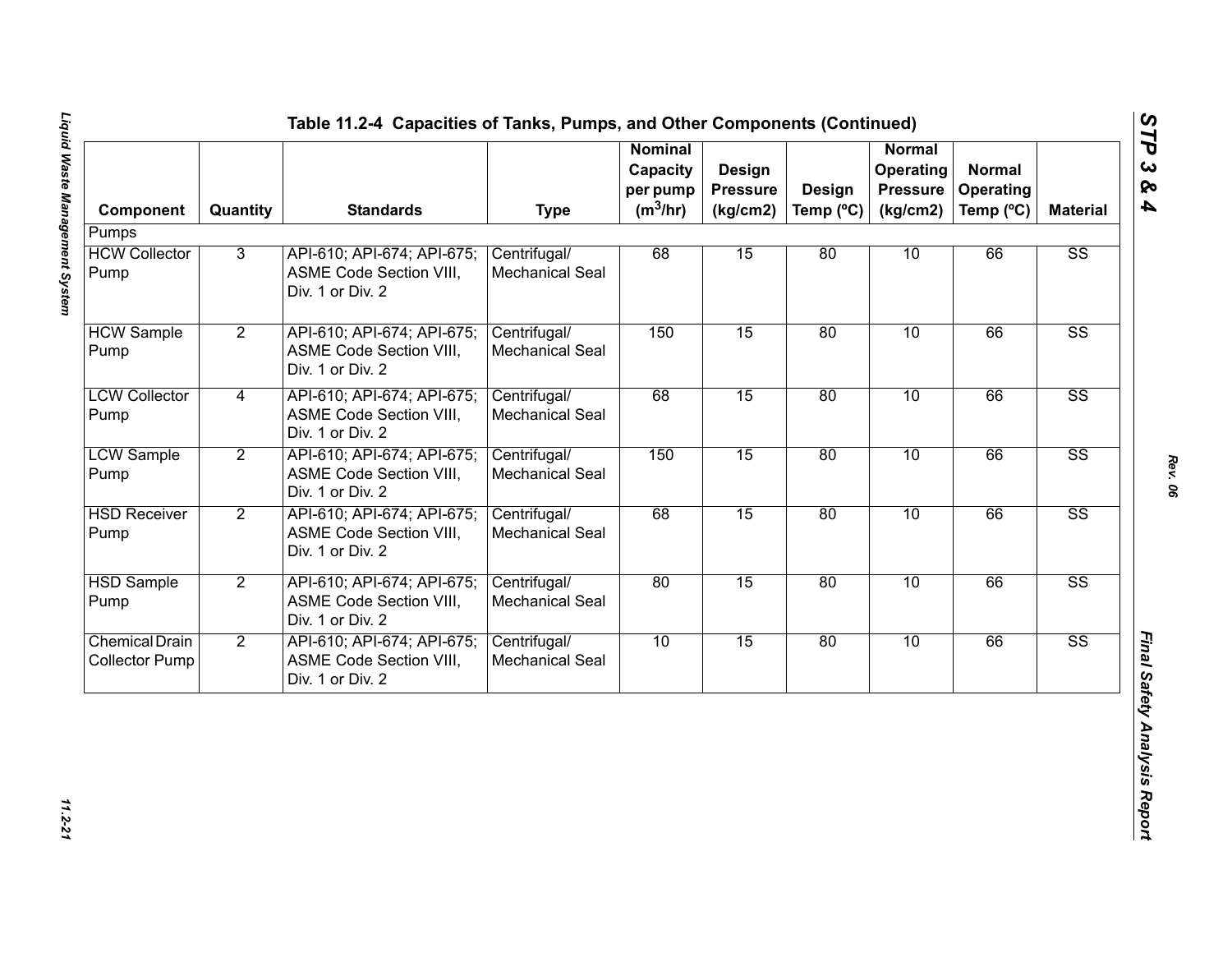| Component                                                                                                                   | Quantity       | <b>Standards</b>                                                                                                                        | <b>Type</b>                    | <b>Nominal</b><br>Capacity<br>per unit<br>$(m^3/hr)$ | Design<br><b>Pressure</b><br>(kg/cm2) | Design<br>Temp (°C) | <b>Normal</b><br><b>Operating</b><br><b>Pressure</b><br>(kg/cm2) | <b>Normal</b><br>Operating<br>Temp (°C) | <b>Material</b>        |
|-----------------------------------------------------------------------------------------------------------------------------|----------------|-----------------------------------------------------------------------------------------------------------------------------------------|--------------------------------|------------------------------------------------------|---------------------------------------|---------------------|------------------------------------------------------------------|-----------------------------------------|------------------------|
| <b>LWMS Mobile System for LCW Processing</b>                                                                                |                |                                                                                                                                         |                                |                                                      |                                       |                     |                                                                  |                                         |                        |
| <b>LCW Filter</b>                                                                                                           |                | API-620, ASME Code<br>BPVC Div. 1 or Div 2 <sup>b</sup>                                                                                 | <b>Charcoal Filter</b>         | 34                                                   | 15                                    | 80                  | 10                                                               | 66                                      | SS <sup>c</sup>        |
| <b>LCW Filter</b>                                                                                                           | 1              | API-620, ASME Code<br>BPVC Div. 1 or Div 2 <sup>b</sup>                                                                                 | <b>Membrane Filter</b>         | 34                                                   | 15                                    | 80                  | 10                                                               | 66                                      | SS <sup>c</sup>        |
| <b>LCW Reverse</b><br>Osmosis Unit                                                                                          | 1              | API-620, ASME Code<br>BPVC Div. 1 or Div 2 <sup>b</sup>                                                                                 | 2 Pass Reverse<br>Osmosis Unit | 34                                                   | variable                              | 80                  | variable                                                         | 66                                      | SS <sup>c</sup>        |
| <b>LCW</b><br>Demineralizer                                                                                                 | $\overline{2}$ | API-620, ASME Code<br>BPVC Div. 1 or Div 2 <sup>b</sup>                                                                                 | <b>Mixed Bed Type</b>          | 34                                                   | 15                                    | 80                  | 10                                                               | 66                                      | SS <sup>c</sup>        |
| LWMS Mobile System for HCW Processing                                                                                       |                |                                                                                                                                         |                                |                                                      |                                       |                     |                                                                  |                                         |                        |
| <b>HCW Filter</b>                                                                                                           |                | API-620, ASME Code<br>BPVC Div. 1 or Div 2 <sup>b</sup>                                                                                 | <b>Charcoal Filter</b>         | 34                                                   | 15                                    | 80                  | 10                                                               | 66                                      | SS <sup>c</sup>        |
| <b>HCW Filter</b>                                                                                                           |                | API-620, ASME Code<br>BPVC Div. 1 or Div 2 <sup>b</sup>                                                                                 | <b>Membrane Filter</b>         | 34                                                   | 15                                    | 80                  | 10                                                               | 66                                      | $SS^a$                 |
| <b>HCW Reverse</b><br>Osmosis Unit                                                                                          | $\mathbf{1}$   | API-620, ASME Code<br>BPVC Div. 1 or Div 2 <sup>b</sup>                                                                                 | 2 Pass Reverse<br>Osmosis Unit | 34                                                   | variable                              | 80                  | variable                                                         | 66                                      | SS <sup>c</sup>        |
| <b>HCW</b><br>Demineralizer                                                                                                 | $\overline{2}$ | API-620, ASME Code<br>BPVC Div. 1 or Div 2 <sup>b</sup>                                                                                 | <b>Mixed Bed Type</b>          | 34                                                   | 15                                    | 80                  | 10                                                               | 66                                      | SS <sup>c</sup>        |
| <b>Strainers</b>                                                                                                            |                |                                                                                                                                         |                                |                                                      |                                       |                     |                                                                  |                                         |                        |
| <b>HSD Strainer</b>                                                                                                         | $\overline{2}$ | ANSI/ASME B31.1 (same<br>as piping)                                                                                                     | <b>Inline Strainers</b>        | 34                                                   | 15                                    | 80                  | 10                                                               | 66                                      | $\overline{\text{SS}}$ |
| Notes:<br>Nominal capacity refers to the batch capacity<br>(a)<br>For vessel design<br>(b)<br>Vessel material<br>(c)<br>(d) |                | When processing through the LWMS Mobile Units and HSD strainers, the remainder of the flow is recycled to the subsystem collector tank. |                                |                                                      |                                       |                     |                                                                  |                                         |                        |

# Liquid Waste Management System

*Liquid Waste Management System*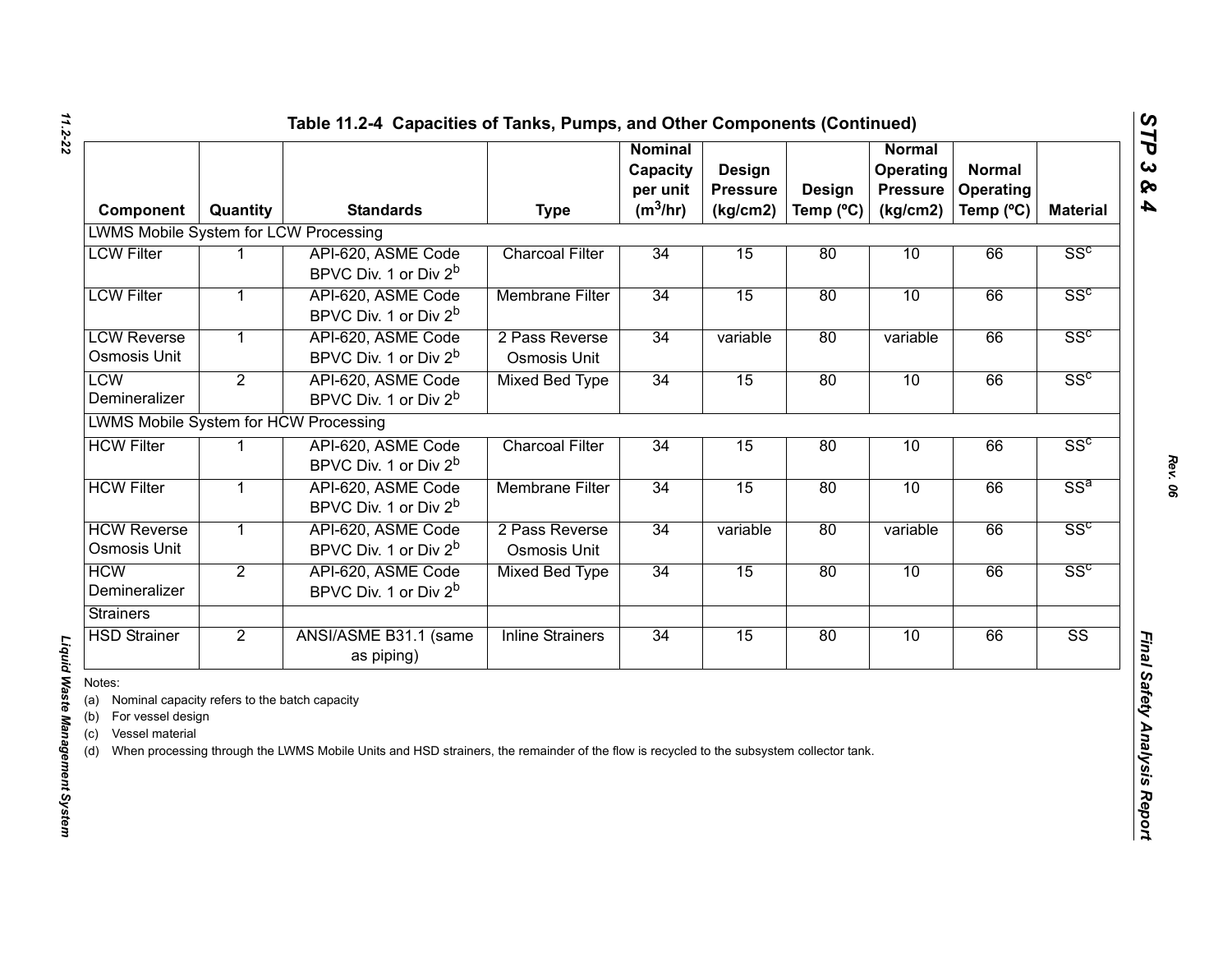| Subsystems*                                                               | <b>Filter</b> | <b>Reverse Osmosis</b> | Ion-Exchanger | <b>Total DF</b> |
|---------------------------------------------------------------------------|---------------|------------------------|---------------|-----------------|
| Equipment (low conductivity)                                              |               |                        |               |                 |
| Drain Subsystem:                                                          |               |                        |               |                 |
| Halogens                                                                  |               | $10*$                  | $100(10)$ **  | 10,000          |
| Cs, Rb                                                                    | 1             | $10*$                  | $10(10)$ **   | 1,000           |
| Other nuclides                                                            | 1             | $10*$                  | $100(10)$ **  | 10,000          |
| Floor (high conductivity)                                                 |               |                        |               |                 |
| Drain Subsystem:                                                          |               |                        |               |                 |
| Halogens                                                                  | 1             | $10*$                  | $100(10)$ **  | 10,000          |
| Cs, Rb                                                                    | 1             | $10*$                  | $2(10)$ **    | 200             |
| Other nuclides                                                            | 1             | $10*$                  | $100(10)$ **  | 10,000          |
| A DF of 1 is used for tritium.                                            |               |                        |               |                 |
| Chemical Drain Subsystem:                                                 |               |                        |               |                 |
| Chemical drain is processed in high conductivity drain subsystem.         |               |                        |               |                 |
| Detergent Drain Subsystem:                                                |               |                        |               |                 |
| A DF of 1 is used for the detergent drain strainer for all radionuclides. |               |                        |               |                 |

|  | Table 11.2-5 Decontamination Factors* |  |
|--|---------------------------------------|--|
|--|---------------------------------------|--|

\* Radwaste processing equipment is designed to meet or exceed these decontamination factors.<br>\*\* From ANSI 55.6 -1993 July 16, 1993 American National Standard for Liquid Radioactive Waste

From ANSI 55.6 –1993, July 16, 1993, American National Standard for Liquid Radioactive Waste Processing System for Light Water Reactor Plants, (Reference 11.2-4), Table 8, Decontamination Factors. For two ion exchangers in series, the DF for the second unit is given in parentheses.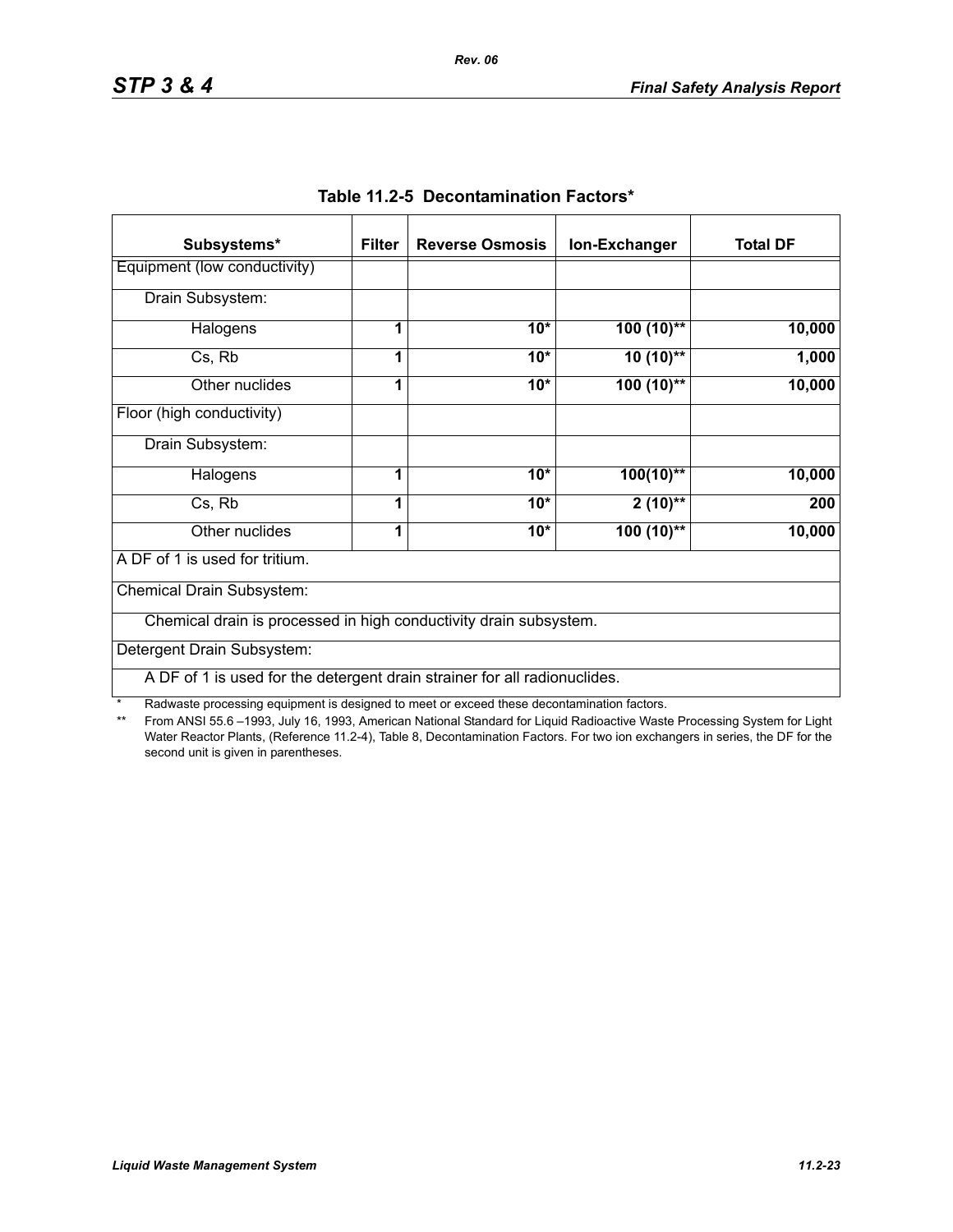| <b>Waste Generation Source</b>               | <b>Batch Volume</b> | <b>Normal</b>    | <b>Maximum</b>           | <b>Normal</b><br><b>Volume</b> | <b>Design Accident</b><br><b>Volume Primary</b> |                      | Volume in m <sup>3</sup> on Maximum Day<br>Refueling |
|----------------------------------------------|---------------------|------------------|--------------------------|--------------------------------|-------------------------------------------------|----------------------|------------------------------------------------------|
|                                              | (m <sup>3</sup> )   | <b>Frequency</b> | <b>Frequency</b>         | $(m^3/d)$                      | Loop Leakage $(m^3)$                            | <b>Plant Startup</b> | <b>Water Cleanup</b>                                 |
| <b>Low Conductivity Wastes</b>               |                     |                  |                          |                                |                                                 |                      |                                                      |
| <b>DW Equipment Drain</b>                    | $\blacksquare$      | $\blacksquare$   | $\blacksquare$           | 10                             | 110                                             | 10                   | 10                                                   |
| <b>R/B Equipment Drain</b>                   | $\overline{a}$      | $\blacksquare$   | $\overline{a}$           | 15                             | 15                                              | 15                   | $\overline{15}$                                      |
| <b>T/B Equipment Drain</b>                   | $\overline{a}$      | $\blacksquare$   | $\mathbf{r}$             | 15                             | 15                                              | 15                   | 15                                                   |
| <b>RW/B Equipment Drain</b>                  | L.                  |                  |                          | $\overline{5}$                 | $\overline{5}$                                  | $\overline{5}$       | 5                                                    |
| <b>Upper Pool Drain</b>                      | $\overline{a}$      |                  | $\blacksquare$           | $\blacksquare$                 | $\blacksquare$                                  |                      | 500                                                  |
| <b>CUW Backwash Receiving</b><br><b>Tank</b> | 35                  | 1/20             | 1                        | $\blacksquare$                 | 35                                              | 35                   | 35                                                   |
| CF Backwash Receiving Tank                   | 35                  | 3/34             | 3                        | $\sim$                         | 35                                              | $\overline{35}$      | 35                                                   |
| Others                                       | $\blacksquare$      |                  |                          | 10                             |                                                 | 20                   |                                                      |
| <b>Total</b>                                 | $\overline{a}$      | $\blacksquare$   | $\sim$                   | 55                             | 215                                             | 135                  | 615                                                  |
| <b>High-Conductivity Wastes</b>              |                     |                  |                          |                                |                                                 |                      |                                                      |
| <b>Floor Drain</b>                           |                     |                  |                          |                                |                                                 |                      |                                                      |
| R/B Floor Drain                              |                     |                  |                          | $\overline{5}$                 | 55                                              | $\overline{5}$       | 5                                                    |
| <b>T/B Floor Drain</b>                       | $\blacksquare$      | $\sim$           | $\blacksquare$           | $\overline{5}$                 | $\overline{5}$                                  | $\overline{5}$       | 5                                                    |
| <b>RW/B Floor Drain</b>                      |                     | $\sim$           | $\overline{\phantom{0}}$ | $\overline{3}$                 | $\overline{3}$                                  | 3                    | 3                                                    |
| <b>Equipment Displacement</b>                | $\blacksquare$      | $\blacksquare$   | $\sim$                   | $\blacksquare$                 | $\sim$                                          | $\overline{a}$       | 50                                                   |
| Subtotal                                     |                     | $\blacksquare$   | $\blacksquare$           | $\overline{13}$                | 63                                              | $\overline{13}$      | 63                                                   |
| <b>Chemical Drain Wastes</b>                 |                     |                  |                          |                                |                                                 |                      |                                                      |
| <b>Hot Laboratory Chemical</b><br>Drain      | $\blacksquare$      | $\sim$           | $\overline{\phantom{0}}$ | $\overline{2}$                 | $\overline{2}$                                  | $\overline{2}$       | $\overline{2}$                                       |
| <b>Total</b>                                 | $\overline{a}$      | $\mathbf{r}$     | $\sim$                   | 15                             | 65                                              | 15                   | 65                                                   |
| <b>Detergent Wastes</b>                      |                     |                  |                          |                                |                                                 |                      |                                                      |
| <b>Hot Shower Drain</b>                      | $\blacksquare$      | $\blacksquare$   | $\blacksquare$           | 3                              | $\blacksquare$                                  | 8                    |                                                      |
| <b>Laundry Drain</b>                         | $\blacksquare$      | $\blacksquare$   | $\blacksquare$           | $\mathbf 1$                    | $\blacksquare$                                  | 4                    |                                                      |
| <b>Total</b>                                 | $\blacksquare$      | $\sim$           | $\overline{\phantom{a}}$ | $\overline{4}$                 | $\blacksquare$                                  | $\overline{12}$      |                                                      |

*Liquid Waste Management System* 

*STP 3 & 4*